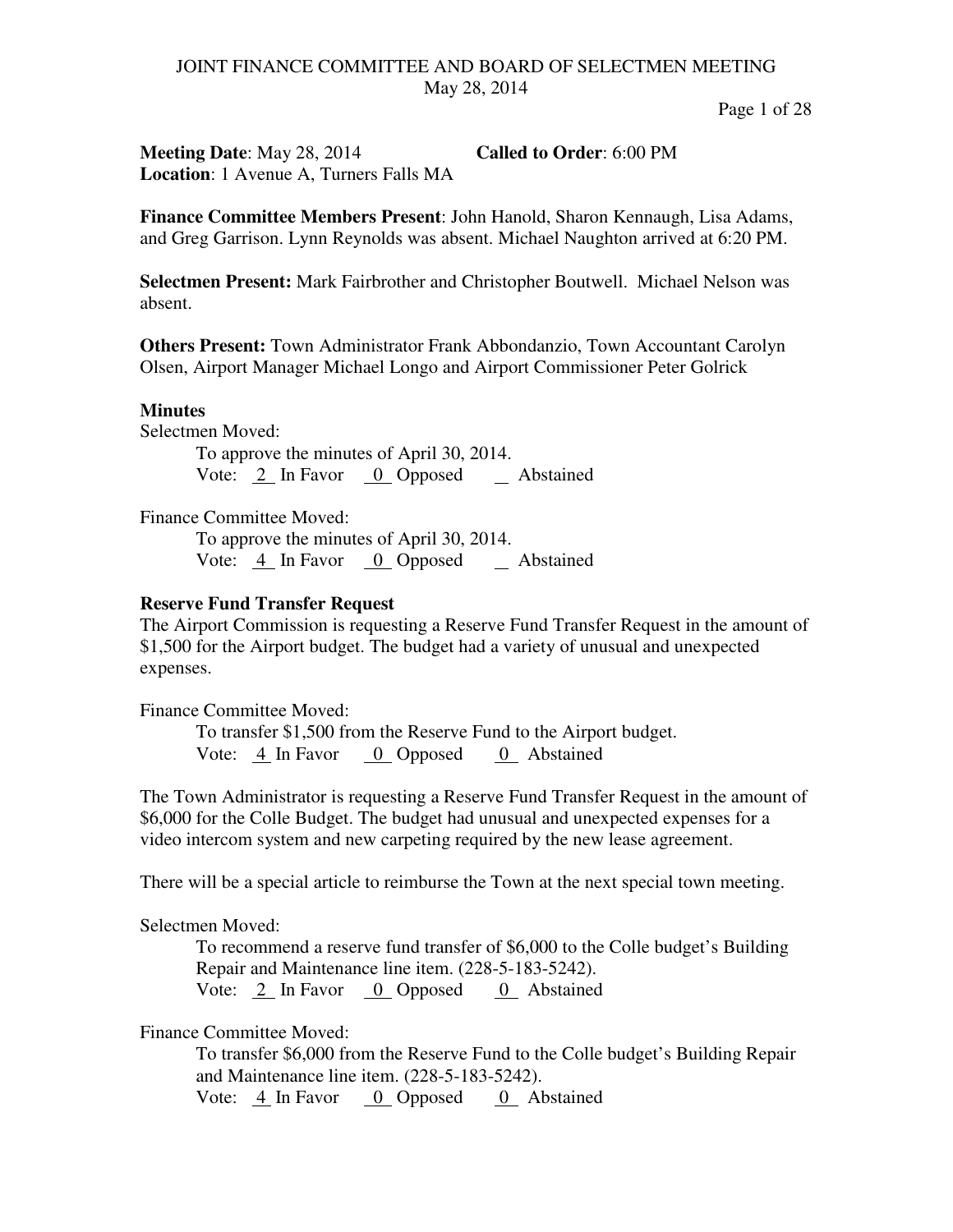#### Page 2 of 28

#### **Financial Policies Manual and Objectives (see below for text)**

- A main purpose of this proposed policy is to improve the Town's bond rating and reduce the interest costs for long-term debt.
- Mr. Abbondanzio presented a handout with answers to some of Mr. Hanold's questions.
- Mr. Naughton arrived at 6:20 PM.
- The policy, in many cases, formalizes current practice.
- There will be a meeting with Standard and Poor's in July. Having an approved policy may help the town be upgraded to an AA rating. The town is currently graded A+.
- There is a backlog of needed capital projects, especially facilities. It is important to get the best possible interest rate for that future borrowing.
- Draft policy also includes items that have been discussed and proposed, such as a separate stabilization fund for capital projects.
- Mr. Abbondanzio emphasized that these policies will not be cast in stone and that the document can be revisited and revised as necessary. In the meantime we can look at them as goals to strive for.
- There are 4 factors in bond ratings. The financial factor, including policies, is only one factor.
- The final policy needs to be acceptable to the Board of Selectmen, Finance Committee, and Capital Improvements Committee, although it only has to be approved by the Board of Selectmen.
- Mr. Abbondanzio then went through the entire policy.
- Mr. Abbondanzio is considering changing his recommendations to reduce the recommended levels of Free Cash and focus on having more money in Stabilization Funds.
- Mr. Abbondanzio is now recommending that reserves equal  $10\n-15\%$  of the prior year's general fund operating revenues.
- Mr. Naughton would like to see some actual numbers before the policy is adopted to have a better idea of what the percentages equal in dollar amounts. Ms. Olsen will provide this information before the next meeting.
- Having a framework for goals was welcomed.
- Mr. Abbondanzio went over his answers to Mr. Hanold's questions. (see below)

## **Selectmen adjourned at 7:55 PM**

## **Topics not anticipated within in the 48 hour posting requirements-**

GMRSD Superintendent Michael Sullivan has offered a presentation of the district's strategic plan. There may be a public forum at the high school on June  $17<sup>th</sup>$ .

## **Set Next Meeting Date**

June 11, 2014 Further discussion of Finance Policies June 18, 2014 for potential reserve fund transfers July 2, 2014 in case Ch 44 S33B transfers, reorganization, reconsideration of CPA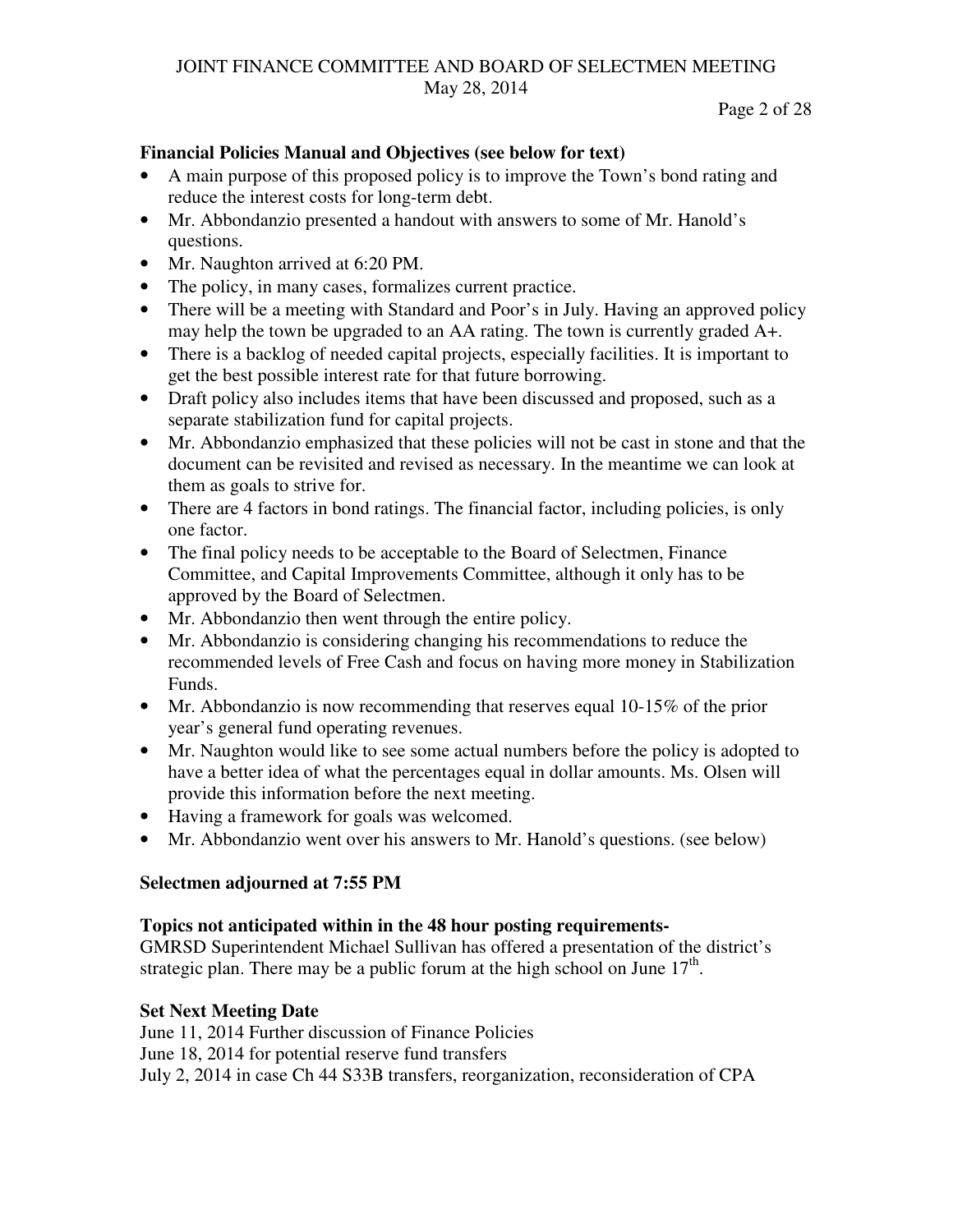Page 3 of 28

#### **Meeting Adjourned at 8:10 PM**

#### **List of Documents and Exhibits**

- Minutes April 30, 2014
- Reserve Fund Transfer Requests
- Draft Financial Management Policies and Objectives (below- starts on page 3)
- Mr. Hanold's questions (below starts on page 20)
- Answers to Mr. Hanold's questions (below- starts on page 25)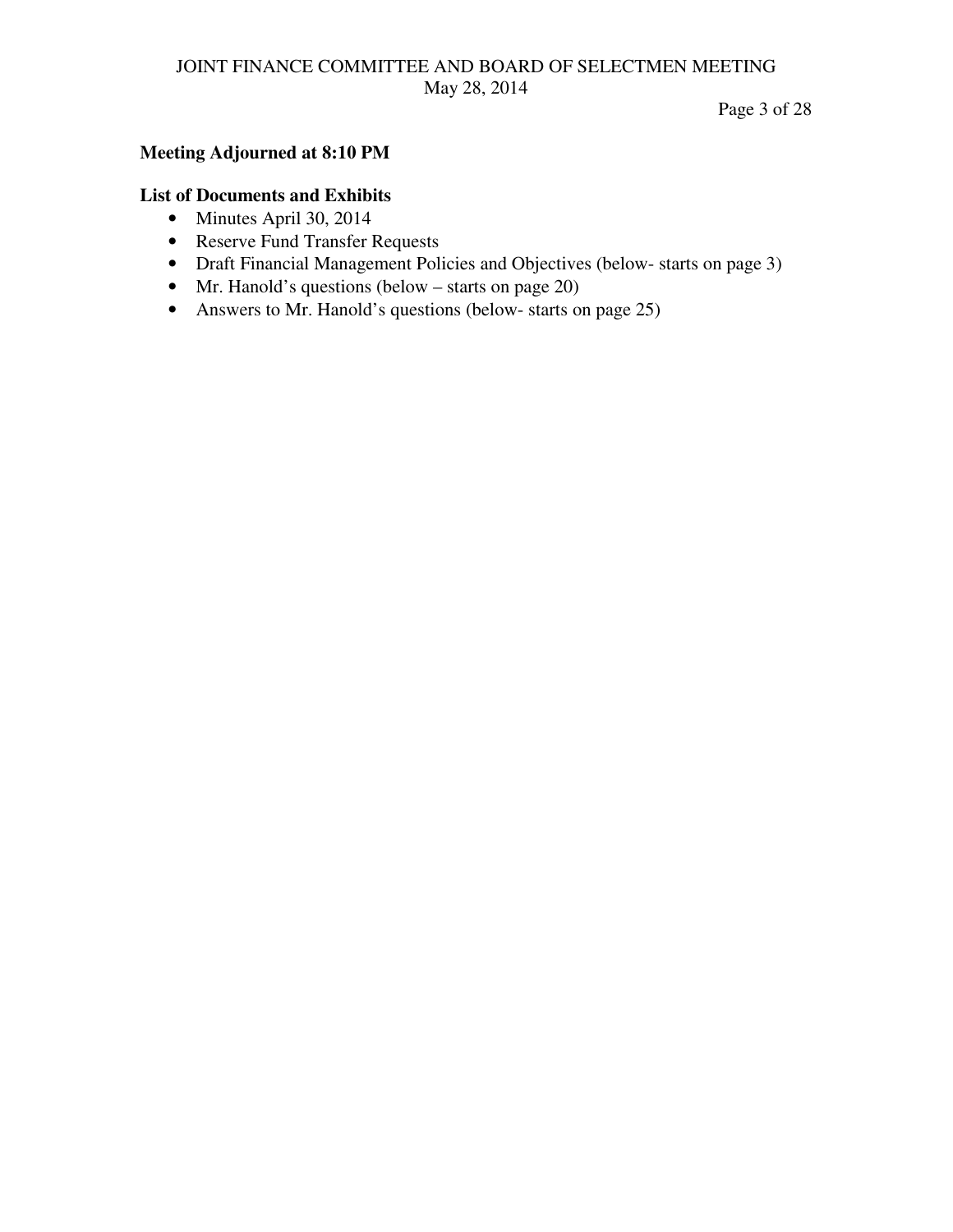Page 4 of 28

# **TOWN OF MONTAGUE**

# **FINANCIAL MANAGEMENT POLICIES AND OBJECTIVES**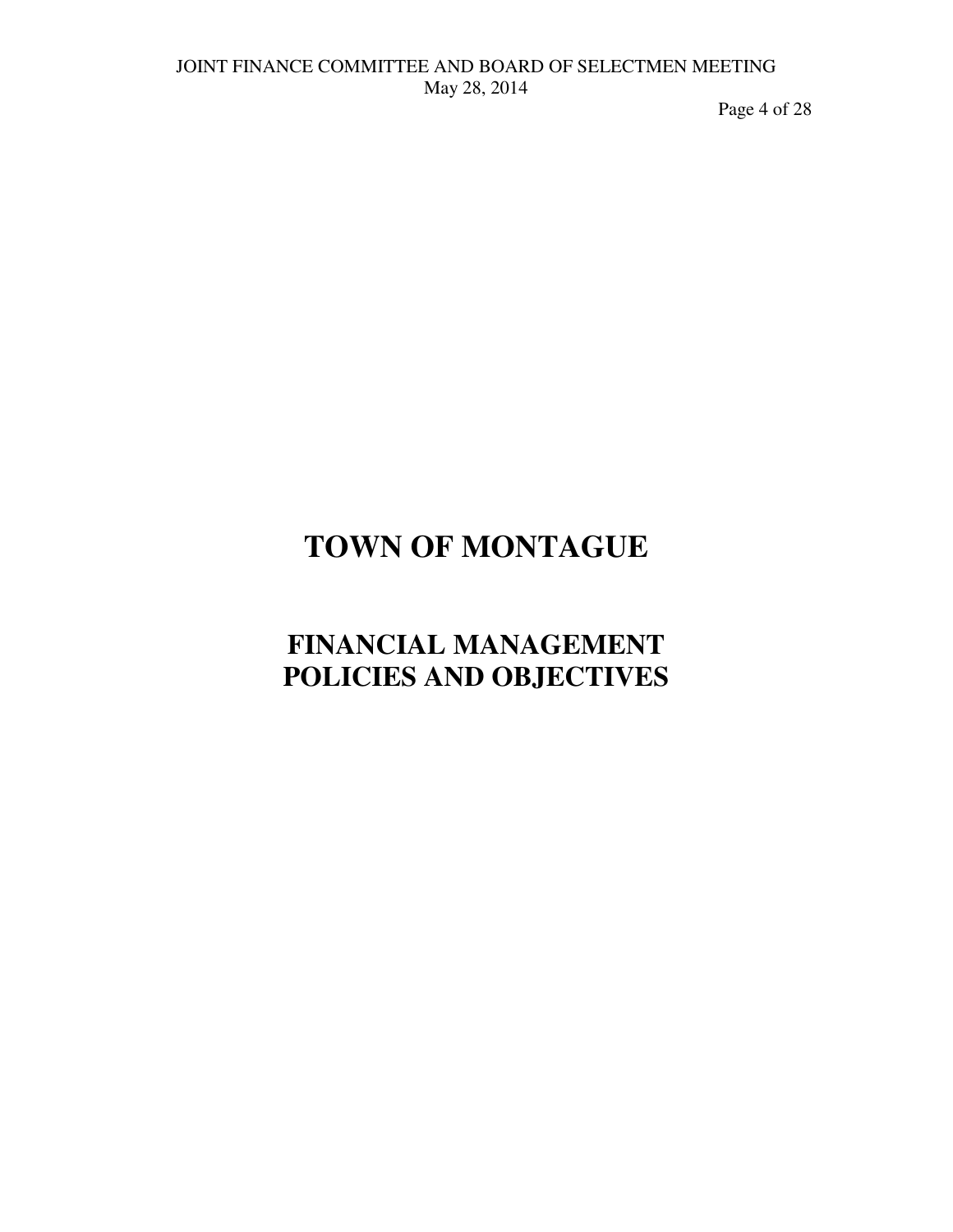Page 5 of 28

# **TOWN OF MONTAGUE FINANCIAL MANAGEMENT POLICIES**

## **I. OVERVIEW**

It is the policy of the Town of Montague that financial management is conducted with the objectives of providing municipal service in an efficient, effective and consistent manner that aligns with the public policy goals as set forth by the Board of Selectmen.

Implementation of these policies shall be facilitated by the effective coordination of the "financial management team" including the Town Accountant, Town Treasurer/Collector, Director of Assessing and Town Administrator.

To help ensure the Town's financial stewardship, an established program of managing the Town's finances is essential. To this end, the Board of Selectmen promulgates policies and procedures that are financially prudent and in the Town's best economic interest.

In adherence to this policy, the Town shall pursue the following objectives:

- To set forth operational principles that minimize the cost of government to the extent consistent with services desired by the public and that minimizes financial risk;
- To continue effective financial management within the Town that conforms to generally accepted accounting principles;
- To simplify, clarify and modernize the financial systems of the Town as the need occurs;
- To provide increased public confidence in public financial management;
- To protect and enhance the Town's credit rating and prevent default on any municipal debts; and
- To provide safeguards to ensure the quality and integrity of the financial systems.

## **Why the Town should adopt financial policies and procedures:**

- **It provides a historical basis for future direction;**
- **It provides consistent guidelines for financial activities; and**
- **It sets a foundation for financial decision making.**

In order to attain the above objectives, the Board of Selectmen adopts the following policies: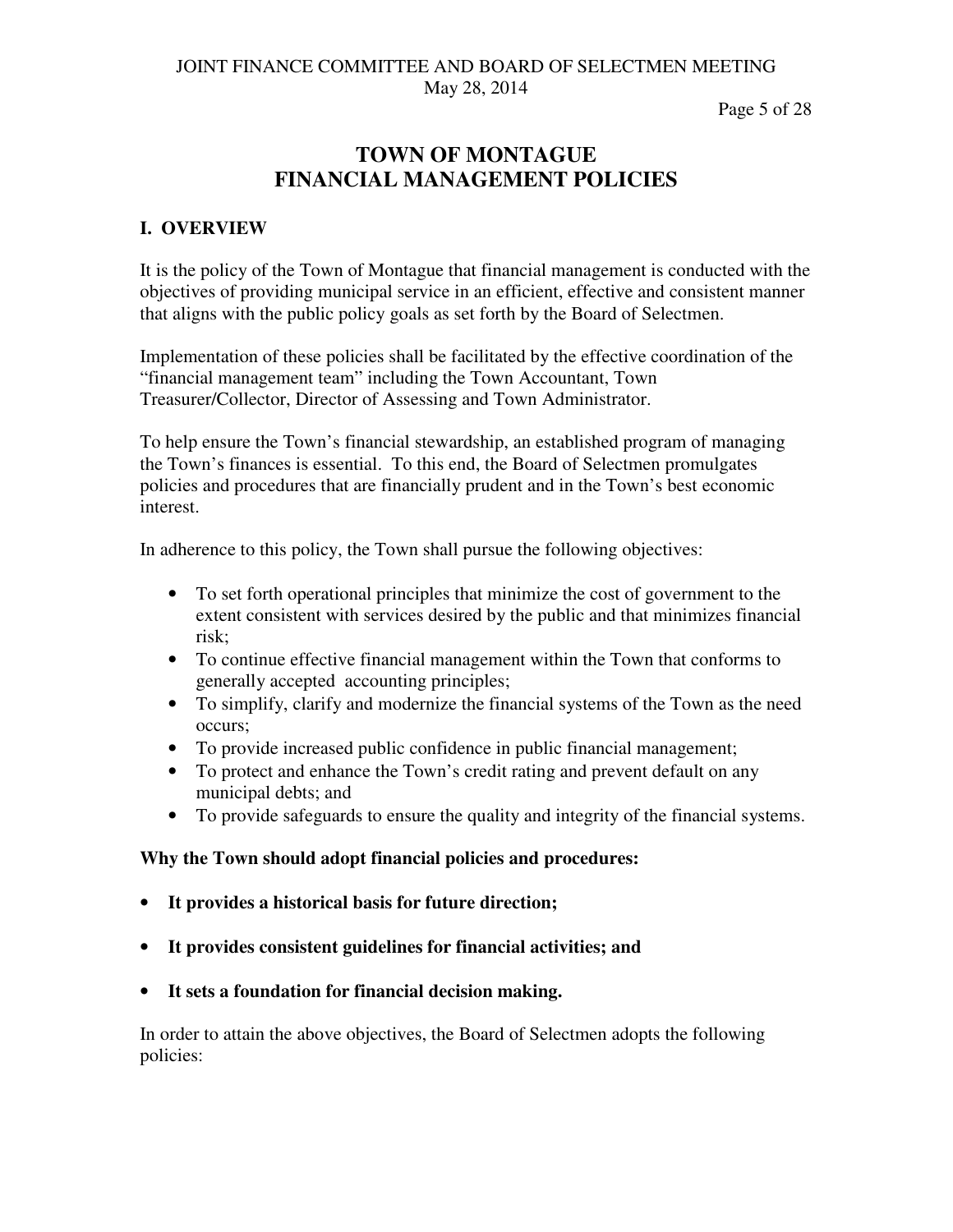Page 6 of 28

# **II. ACCOUNTING, AUDITING AND FINANCIAL PLANNING**

- A. The Town will utilize accounting practices that conform to generally accepted accounting principles (GAAP) as set forth by the Government Accounting Standards Board (GASB). The Town will comply with GASB Statement 34 and continue to track, to report and to depreciate capital assets as required. The Town will comply with GASB Statement 45 regarding accounting for Other Post-Employment Benefits (primarily health insurance) to retired employees. ACCOUNTING REQUIREMENT
- B. An annual audit will be performed by an independent auditing firm. The audit serves as a valuable management tool for evaluating the fiscal performance of a community.
- C. The annual audit shall be provided by the independent public accounting firm no later than March 1 and reviewed by an Audit Committee. The Audit Committee shall be comprised of the Town Administrator, Town Accountant, Treasurer-Collector, and representatives of the Board of Selectmen, Finance Committee, and Capital Improvements Committee.

## **Why this policy requiring conformance with generally accepted accounting practices (GAAP) is important:**

- **Assures "legally defensible" accounting**
- **Conforms to bonding requirements**
- **Conforms to town budgeting policy**
- **Provides consistency of budgeting and accounting over time; and**
- **Ensures "clean audits"** 
	- D. A five-year financial projection shall be prepared annually by the Town Administrator and Town Accountant, projecting revenues and expenditures for all operating funds. This projection shall be used as a planning tool in developing the following year's operating budget and capital improvements plan. Revenue forecasts for property tax, local receipts and state aid shall be conservative, using generally accepted forecasting techniques and appropriate data. Revenue deficits will be avoided at all costs. To avoid any potential for such a deficit, estimates for local receipts (i.e. excise taxes, trash sticker fees, inspection fees, investment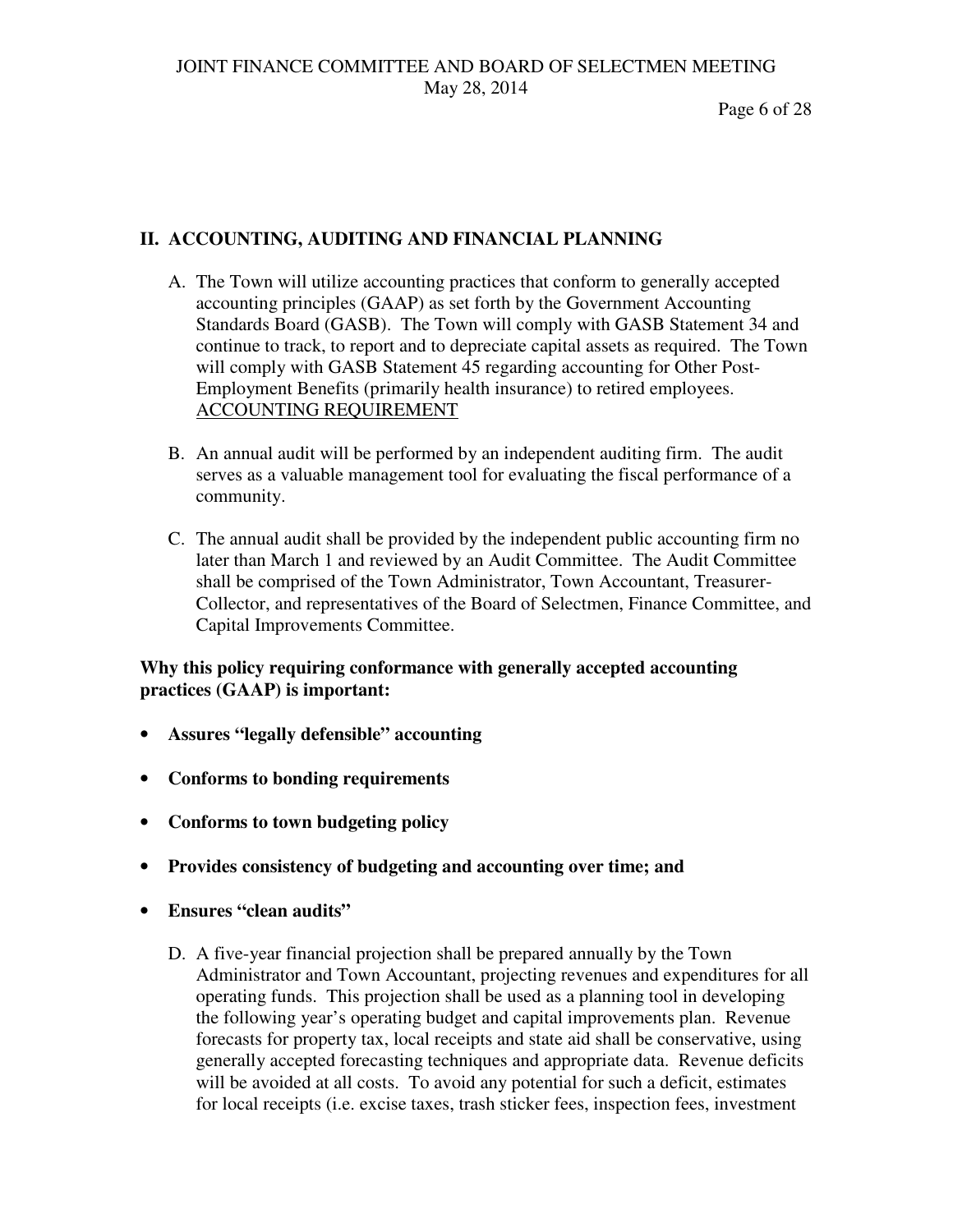income, departmental user fees) will generally not exceed 100% of the prior year's actual collection without firm evidence that revenues will be achievable.

## **Why multi-year financial planning is important:**

- **Like any business, a town should strive for financial stability year after year**
- **Prudent financial goals can minimize costs over the long term**
- **Provides citizens and business with confidence, knowing that strong, consistent financial policies are in place guiding their community**

## **III. GENERAL**

A. Budget Goals and Objectives shall be determined annually by the Board of Selectmen in consultation with the Town Administrator. However, the annual operating budget as submitted to the Town must be balanced with the estimate of proposed expenditures for a fiscal year less than or equal to the proposed revenues. In short, all current operating expenditures should be paid for with current operating revenues.

## **Why this policy is important:**

- **The purpose of this policy is to maintain a fiscally sound operating position for the Town by promoting Montague's ability to balance its budget on a current basis, maintain reserves for emergencies and have sufficient liquidity to pay bills on time to avoid short term borrowing costs. The Town will avoid budgetary procedures that balance current expenditures at the expense of meeting future years' expenses, such as delaying expenditures until the next fiscal year or rolling over short-term bond or grant anticipation notes.**
- B. Per MGL, long-term debt will not be used to fund current operating expenditures.
- C. The Town will carefully and routinely monitor all amounts due the Town. An aggressive policy of collection will be followed for all receivables, including property taxes. An average collection rate of at least 95% of current levy shall be maintained.
- D. Charges for services and other revenues shall be reviewed on a regular on-going basis at least every three years. Charges shall be adjusted as necessary to respond to changes in the cost of providing services. The Board of Selectmen may set specific cost recovery goals for individual departments or services as appropriate.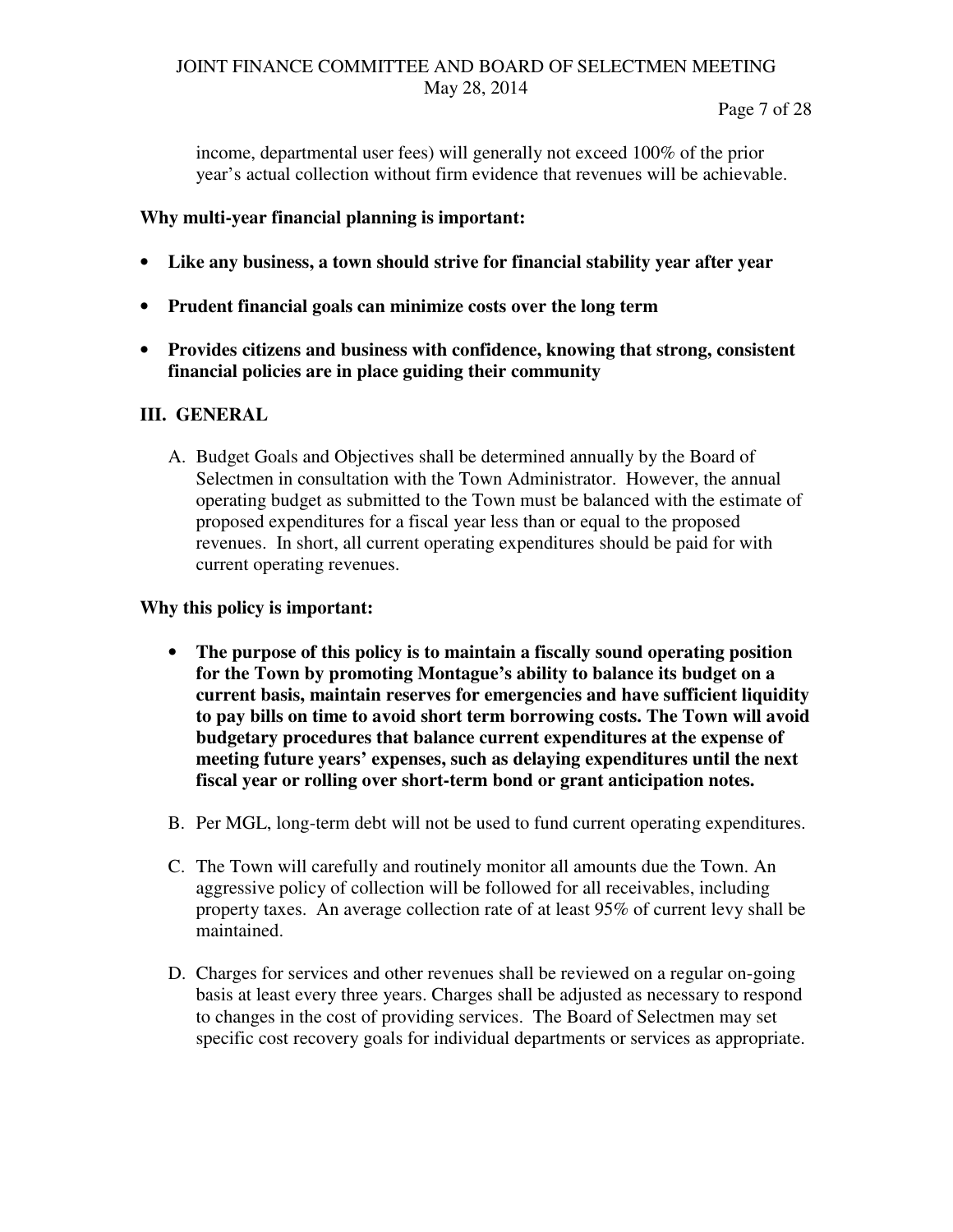Page 8 of 28

- 1. Recreation Department-Recreational user charges and fees will be set to recover approximately  $\%$  of the total direct costs associated with recreational programs.
- E. One-time revenues will be used for capital improvements, additions to reserves or as legally restricted to a specific purpose by the funding source.
- F. The year-to-year increase of actual revenue from the property tax levy shall generally not exceed 2.5% pursuant to the limitations of Proposition 2 ½. STATE LAW.
- G. Property values shall be based on an analysis of market conditions along with the assessment level and uniformity must be performed annually as of January 1 whether for the triennial certification or for an interim year adjustment. STATE LAW.
- H. The Town will strive to be informed and aware of all grants and other aid that may be available to us. All potential grants and other aid shall be carefully examined for matching requirements (both dollar and level-of-effort) and restrictive covenants, to ensure that our participation in such grants will be beneficial and cost effective. When positions are funded with grants, a portion of the grant funding will be allocated to recover the cost of employee benefits if allowed by the granting agency.
- I. Each year and whenever appropriate, existing revenues will be reexamined and possible new sources of revenues will be explored to ensure that the Town is maximizing its revenue potential.

## **IV. RESERVES**

A. The Town's total Reserves, including the Town's combined Stabilization Funds and Free Cash, should be maintained at 10% - 15% of the Town's prior year's General Fund Operating Revenues. The primary objective of the Town's reserve policy is to provide the Town the flexibility to sustain service levels despite the adverse financial impacts of economic downturns and unforeseen and extraordinary expenses.

## **Why this policy is important:**

• **This goal is a widely accepted measure of good financial standing and a key factor in the bond rating of a town. It is also recommended by the Government Finance Officers Association (GFOA). The Free Cash balance is an important indicator of whether the Town is living within its means. A declining balance means that the Town is spending more on an annual basis than it is collecting in revenues.**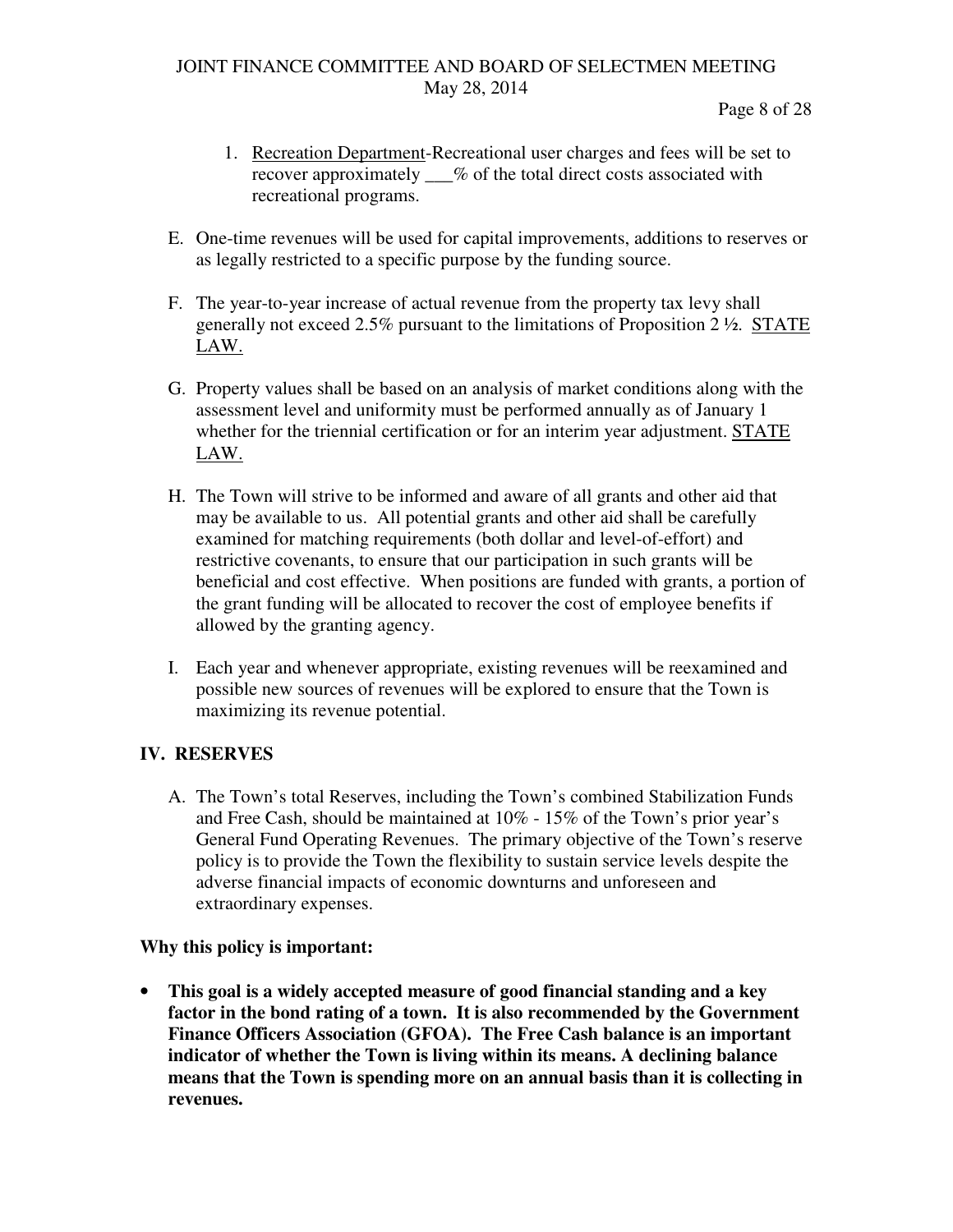- **Free Cash provides a financial cushion against events such as a sudden loss of a revenue source after Annual Town Meeting has approved the operating budget for the next fiscal year, an economic downturn, emergency or other unanticipated expenditures, non-recurring capital expenditures, and uneven cash flow.** 
	- B. The General Stabilization Fund is the Town's main reserve fund designed to provide financial stability for the Town while improving the Town's credit worthiness and flexibility. The provisions of this fund are dictated by Massachusetts General Law, Chapter 40, Section 5B.
	- C. The Town will endeavor to maintain a General Stabilization Fund large enough to buffer the general fund from the impact of two to three years of reduced state aid and/or declining local receipts. At a minimum the balance in the General Stabilization Fund shall be maintained at 5% of the Town's General Fund (operating budget) Expenditures.

## **Why this policy is important:**

- **During the most recent downturn in the economy (the "Great Recession") FY 2009 - FY 2013, the Town of Montague lost approximately thirty percent (close to \$500,000) of its state aid. The Town has recovered only a fraction of the revenue loss.**
- D. In order to meet this target the Board of Selectmen may recommend at a Town Meeting to transfer an amount of at least 5% of the prior year's tax levy net of excluded debt from certified Free Cash into the General Stabilization Fund. At no time may an appropriation into this fund exceed 10% of the previous year's tax levy, nor can the fund exceed 10% of EQV.
	- **The Board of Selectmen and Finance Committee has informally implemented a policy of augmenting the General Stabilization Fund through transfer from Free Cash. This policy needs to be formalized and continued.**
- E. The General Stabilization Fund may only be used under the following circumstances:
	- 2. To fund capital projects on a "Pay-as-you-go" basis, when the Capital Improvements Stabilization Fund has reached its "floor"
	- 3. To support the operating budget when the General Fund Operating Revenues increases less than 2.5% from the prior fiscal year.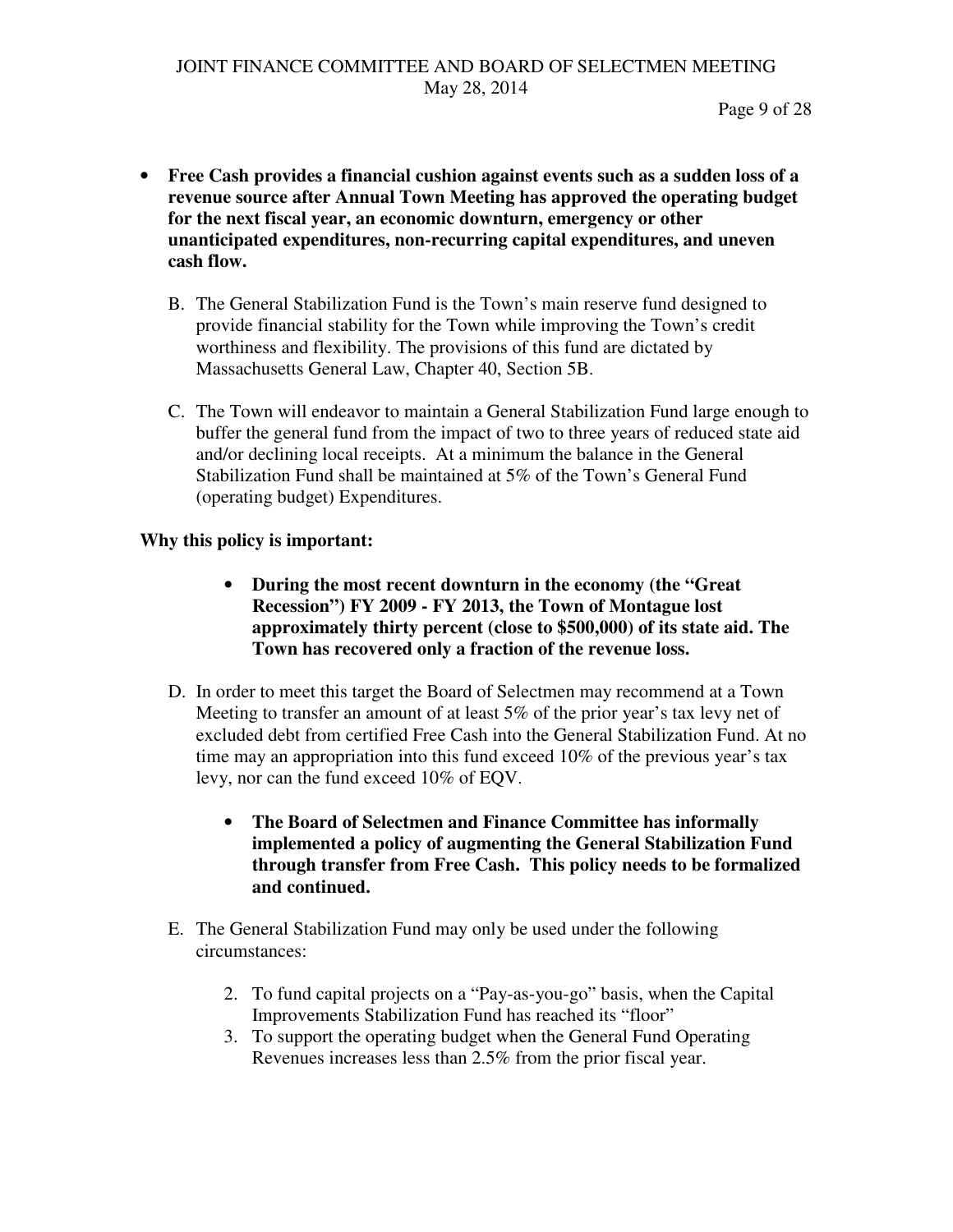- F. The Town will make withdrawals from the General Stabilization Fund that will reduce the balance of the fund below the 5% minimum only in response to extraordinary and unforeseen financial obligations that pose an immediate threat to the Town's financial stability and which cannot be funded using other available sources.
- G. If the Town withdraws money from the General Stabilization Fund that would reduce the balance of the fund below the 5% minimum, the Town must also present a plan for replenishing the fund. Replenishment funding shall come from Free Cash or from revenue. If Free Cash or revenue is insufficient to replenish the General Stabilization Fund in the immediately following fiscal year, the replenishment shall occur as soon as Free Cash or revenue is available.

## **Why this policy is important:**

- **Withdrawals from the General Stabilization Fund (below an established floor of 5% of the Town's General Fund Operating Budget) are only meant to be temporary in nature to deal with unanticipated or unforeseen extraordinary needs of an emergency nature; for example, costs related to a natural disaster or calamity, an unexpected liability created by Federal or State legislation, immediate public safety or health needs, revenue shortfalls, opportunities to achieve long term savings, or planned capital investments and related debt service.**
- **The amount the Town has in its Reserves balance plays a major role in the Town's bond rating. A sudden decline in Reserves may be temporary or a planned event but a constant decline or reduction below the 5% floor may indicate a problem in meeting current expenditures and revenue targets, subsidizing the current operating budget, planned capital investments, or utilizing reserves for purposes not planned.** 
	- H. Free Cash is the remaining, unrestricted reserve fund resulting from operations of the previous fiscal year. The composition of Free Cash includes unexpended Free Cash from the previous year, actual receipts in excess of revenue estimates and unspent amounts in the budget line-items. Once certified, monies held in this reserve may be appropriated during the current budget year and may also be used as a source of revenues for the ensuing budget year. The Town will endeavor to generate annually a certified free cash balance of at least 5% of the Town's General Fund Operating Revenues. This reserve shall be available in case of emergencies.
	- I. Free Cash in excess of the 5% goal should be used for non-recurring or emergency expenditures or appropriated to the General Stabilization Fund for future capital projects and equipment purchases. This would include funding of capital projects with an estimated cost of between \$100,000 and \$500,000 for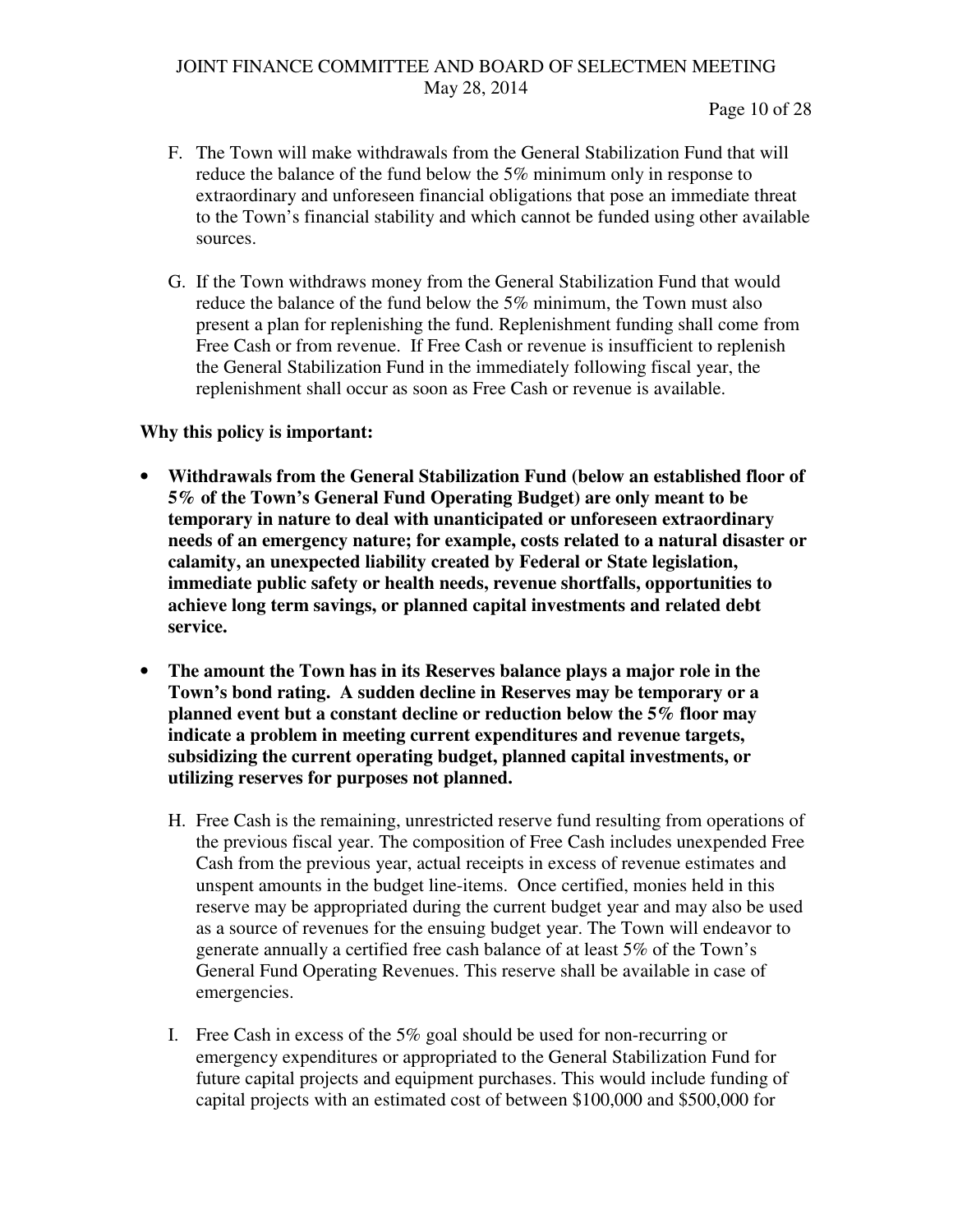#### Page 11 of 28

which long term borrowing is authorized at terms of five or fewer years. Free Cash may also be used to subsidize the ensuing year's annual operating budget. However, it is the Town's goal to ultimately pursue a transition from using Free Cash to fund recurring operational expenses to using Free Cash to fund nonrecurring expenses, such a capital expenses.

J. The Town shall also maintain a Capital Improvements Stabilization Fund (CISF) with annual appropriations of up to 2 % of Town's prior year's General Fund Operating Expenditures, said amounts to be appropriated from excess Free Cash. A minimum balance of \$25,000 shall be retained in this fund.

## **Why adopt a policy establishing a Capital Improvements Stabilization Reserve Fund:**

- **At a time when cities and towns are faulted for operating in a perpetual crisis mode, for allowing municipal assets to deteriorate, and for general shortsightedness, a special purpose stabilization fund can be an effective planning tool.**
- **A Capital Improvements Stabilization Fund enables the Town to keep on top of its asset replacement needs. It could, for example, be targeted to pay solely for the maintenance and repair of municipal buildings or vehicle replacement program, including setting aside a certain amount each year in anticipation of a planned, large equipment purchase.**
- **As a Massachusetts Department of Revenue circular points out, such a policy encourages a community to think long-term, to save money, to manage debt and to build resident confidence in government.** 
	- K. The overall level of financial reserves is critical to maintaining the Town's bond rating and ensuring sufficient funds to manage unanticipated needs. Funds shall be allocated from reserves only after an analysis has been prepared by the Town Administrator and/or Town Accountant and presented to the Board of Selectmen and Finance Committee. The analysis shall provide sufficient evidence to establish that the remaining balance is adequate to offset potential downturns in revenue sources and provide sufficient cash balance for daily financial needs.

# **V. CAPITAL PLANNING**

A. In 1978, the Town of Montague established a Capital Improvements Committee for the purpose of long term capital planning. Section 6 of Article II of the By-Laws of the Town of Montague states: "Capital Improvements Committee: There shall be a Capital Improvements Committee consisting of one member appointed by and from the Planning Board, and five additional members to be appointed by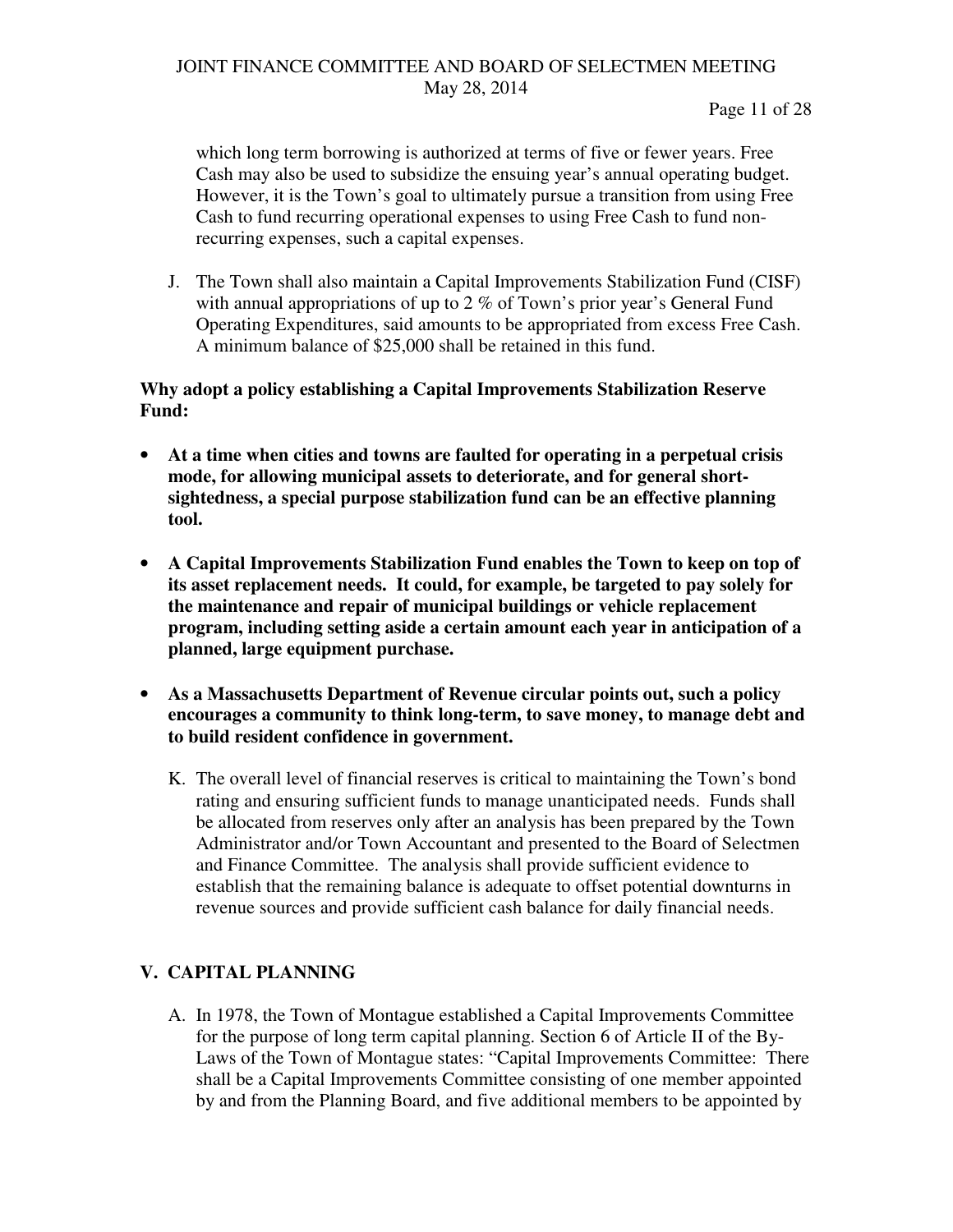Page 12 of 28

the Moderator, with powers and duties to include: (a) to conduct an annual review of the capital improvements program of the Town as well as proposals for the construction of municipal buildings and acquisition of property, (b) to make recommendations to the Town Meeting regarding the above, and (c) to prepare an annual report.

- B. The Town shall continue to prepare a six-year Capital Improvement Program (CIP) updated on an annual basis.
- C. On or before January 15 of each year, the Town Administrator, after consulting with town departments and the regional school districts, will submit capital requests to the Capital Improvements Committee. The proposed program will detail each capital project, including the description, estimated costs, and funding sources.
- D. The Capital Improvements Committee, after reviewing and evaluating individual project requests, prioritizing these requests, and considering existing financial constraints, will prepare a six-year Capital Improvement Plan that includes the ensuing fiscal year (capital budget) as well as a five year projection of capital needs and expenditures (capital program), with estimated cost, description and anticipated funding sources for capital projects for the subsequent five years of the plan.
- E. Capital policies adopted by the Town are listed below.
	- 4. A Capital Project is a tangible asset or project with an estimated useful life of five (5) years or more, and a cost of \$25,000 or more. Among the items properly classified as capital improvements are:
		- a. New public buildings, or additions to existing buildings, including land acquisition costs and equipment needed to furnish the new building or addition for the first time;
		- b. Major alterations, renovations, or improvements to existing buildings that have a useful life of at least ten  $(10)$  years;
		- c. Land acquisition and/or improvements, unrelated to public buildings, but necessary for conservation, recreation or off-street parking;
		- d. Major equipment acquisition, replacement or refurbishment, including but not limited to vehicles, furnishings, and information technology systems' hardware and software or other items that combined in purpose together make it a Capital Project;
		- e. New construction or major improvements to Town's physical infrastructure, including streets, sidewalks, stormwater drains, and the sanitary sewer system. Infrastructure improvements must extend the useful life of the infrastructure by at least ten (10) years to be appropriately classified as a Capital Project;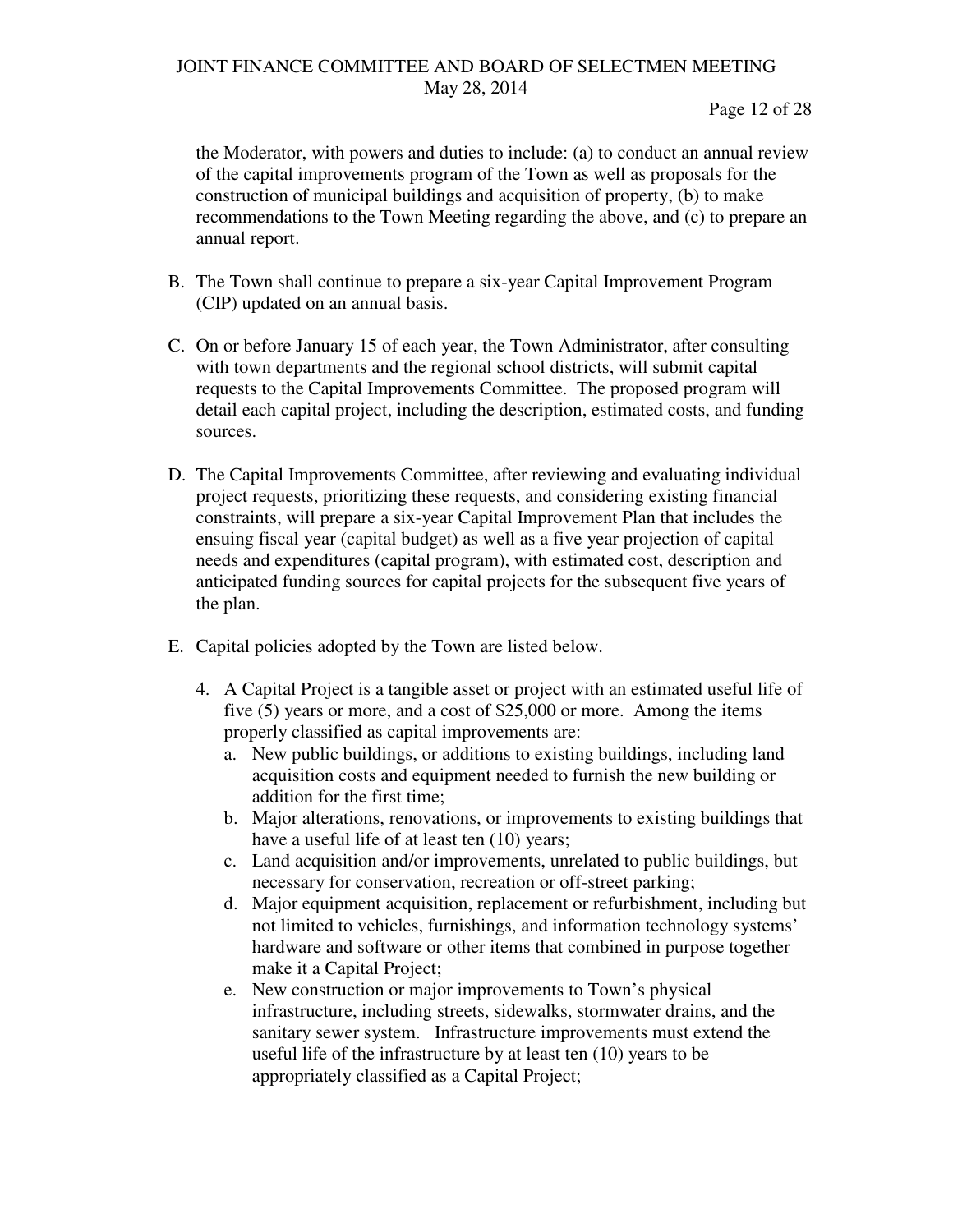- f. Feasibility studies, engineering design services, or consultant services which are ancillary to a future Capital Project.
- 5. Guidelines for prioritizing capital projects (not necessarily in priority order):
	- a. Imminent threat to health and safety of citizens, employees or property (e.g. police cruisers and radios, repairs to unsafe buildings);
	- b. Maintenance and improvement of capital assets (e.g. major repairs of buildings, replacement of vehicles and equipment, park and play area renovations)
	- c. Requirements of state or federal law (e.g. asbestos cleanup program, removal of gas tanks, new NPDES treatment requirements);
	- d. Improvements of the infrastructure (e.g. streets and sidewalks, sewer programs);
	- e. Improvements/maintenance of productivity (e.g. equipment replacement, computer hardware/software);
	- f. Improvements of an overburdened situation (e.g. Town Hall renovations)
	- g. Newly identified need (e.g. recreation field);
	- h. Priority assigned by Department (Very High, High, Medium, Low); and
	- i. Consistency with and in furtherance of long-term planning objectives of the Town (e.g. Energy Efficiency, Historic Preservation)
- F. The capital program will be funded by a combination of Town General Operating Revenues, enterprise fund revenues, special purpose funds of the Town, and grant funds from the federal and state governments.
- G. Montague recognizes that much of the Town's wealth is invested in capital plant (i.e. land, buildings, infrastructure, equipment and vehicles). Furthermore, that long term debt is an appropriate source of funding for certain types of projects while current revenues should be used for those assets with a short useful life.
- H. The annual budget should have a Capital Program that includes debt service obligations and cash-funded (pay-as-you-go) capital projects funded from current revenues equal to at least 10% of the estimated property tax levy. This does not include capital projects funded via debt exclusions (debt excluded from Proposition 2 ½ limits). If in any year funds for the capital program recommended to Town Meeting are below the target allocation of 10% of estimated property tax levy, a plan will also be presented to replenish funding of the capital program to 10% within a reasonable time frame
- I. Annual budgets shall strive to allocate 20% of the prior year's tax levy from new growth/construction to a Capital Projects Stabilization Fund.

## **Why these policies are important:**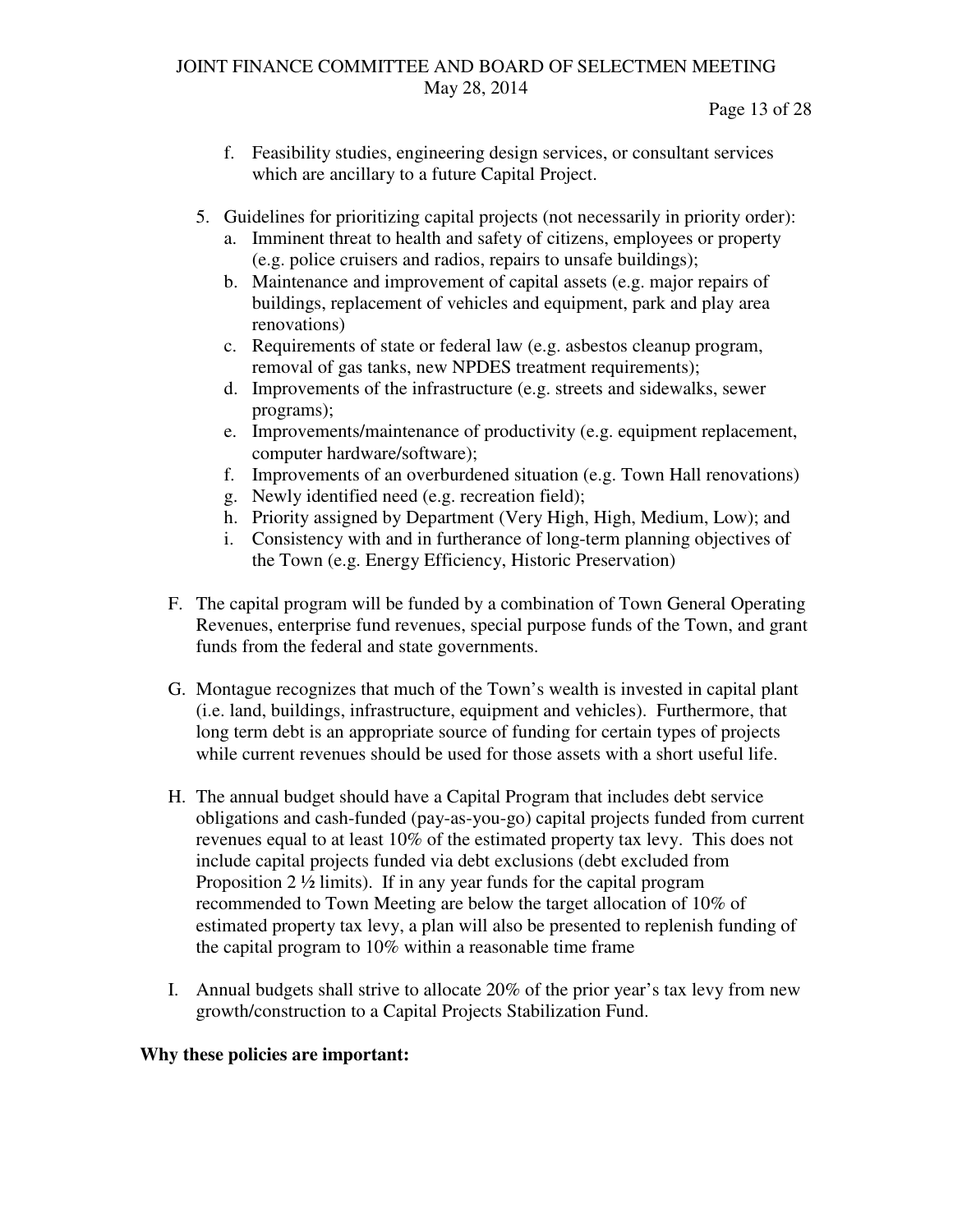**These policies recognize that much of the Town government's wealth is invested in our capital plant (i.e. land, buildings, infrastructure, equipment and vehicles. Long term debt is an appropriate source of funding for certain types of projects while current revenues should be used for those assets with a short useful life. This goal will provide a source of funding that does not compete with the operating budget, but increases or decreases in relation to growth in the tax levy and growth in the community.**

J. Pending a rigorous analysis, the Town will as a rule target 2% of annual General Fund Revenues as a goal for funding building renewal projects and equipment replacement.

## **Why this policy is important:**

**This policy establishes a specific target for the annual funding of building renewal projects and equipment replacement. It affirms the importance of keeping on top of building repair and maintenance and scheduled equipment replacement. This also enables the Town to avoid the cost of deferred maintenance in future budgets.** 

- K. The Town will emphasize preventive maintenance as a cost-effective approach to infrastructure maintenance. Exhausted capital goods will be replaced as necessary.
- L. The annual operating cost of a proposed capital project, as well as debt service costs, will be identified before any long-term bonded capital project is recommended.

# **VI. DEBT MANAGEMENT**

- A. The town's bond rating is important because it determines the rate of interest it pays when selling bonds and notes as well as the level of market participation (number of bidders). Other things being equal, the higher the bond rating, the lower the interest rate. Bond analysts (Moody's, Standard and Poor's, Fitch) typically look for four sets of factors in assigning a credit rating.
	- 1. Debt Factors: debt per capita, debt as a percentage of equalized valuation, rate of debt amortization and the amount of exempt versus non-exempt debt.
	- 2. Financial Factors: Operating surpluses or deficits, free cash as a percentage of revenue, state aid reliance, property tax collection rates, unfunded pension liability.
	- 3. Economic Factors: property values, personal income levels, tax base growth, tax and economic base diversity, unemployment rates and population growth.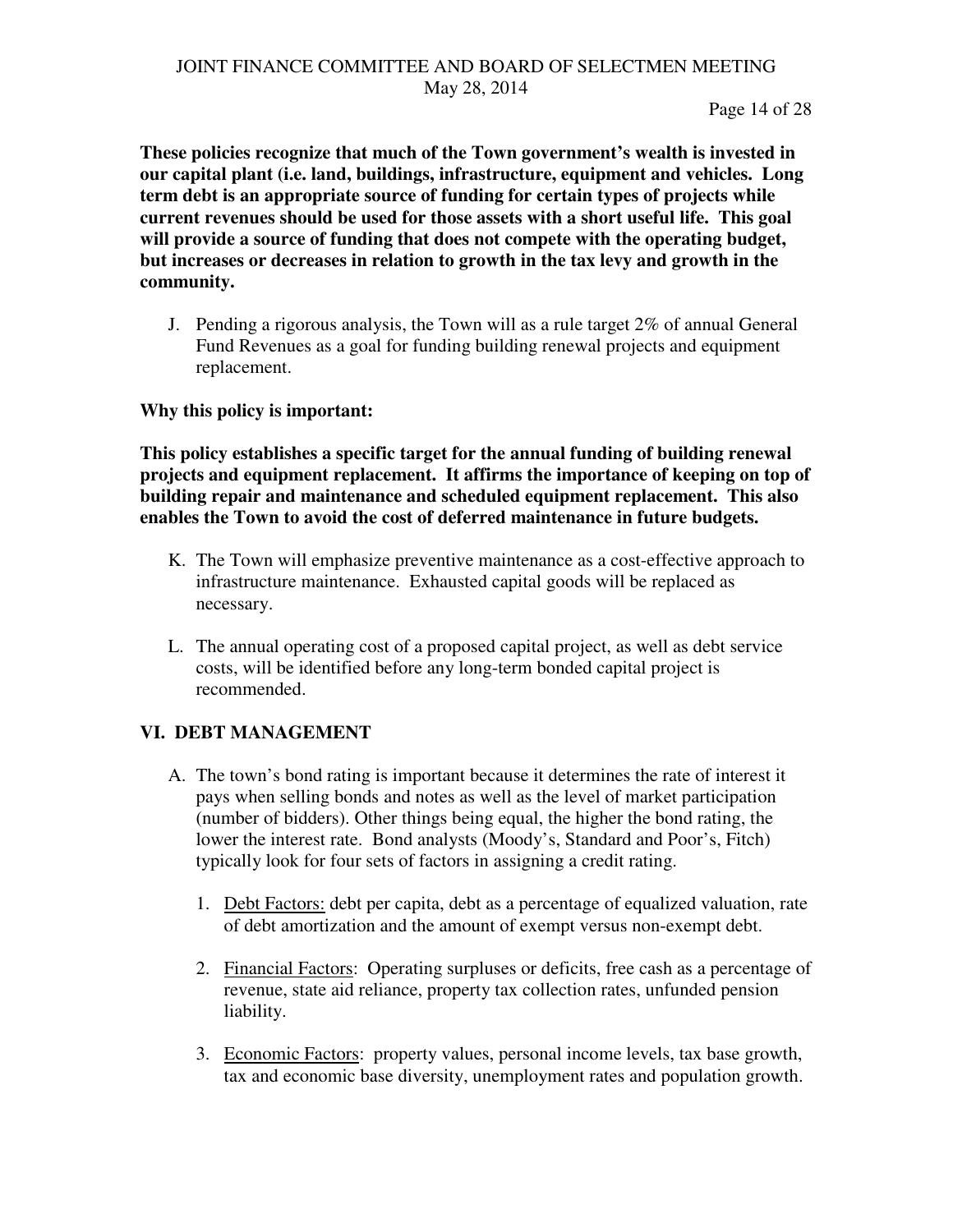Page 15 of 28

- 4. Management Factors: governmental structure, the existence of a capital improvement plan, the quality of accounting and financial reporting, etc.
- B. The Town will continually strive to improve its bond rating through the implementation of sound financial management, improved receivables management, accounting and financial reporting, increased reserves such as the General Stabilization Fund and the adoption of the following debt management policies and procedures.
- C Long term debt will be issued only for objects or purposes authorized by State Law (Chapter 44, Sections 7 and 8) and for capital projects or assets that have a long useful life. Long term debt should be used to pay for the cost of significant infrastructure or capital projects, such as land and equipment purchases, building construction or remodeling, sewer and road construction.

## **Why this policy is important:**

- **Debt is an effective way to finance capital improvements or to even out shortterm revenue flows. For certain capital projects with a long useful life, debt financing is an equitable financing strategy that allows current and future beneficiaries of a capital investment to share in the cost of that improvement. Unlike most personal or private debt, towns have access to capital at very competitive tax exempt rates.**
- **Properly managed debt helps to preserve the Town's credit rating, provides flexibility in current and future operating budgets, and provides the Town with long-term assets that maintain or improve our quality of life.**
- D. The Town will not use the proceeds of long-term debt to fund current, ongoing operations. Capital items costing less than \$25,000 shall be financed through the operating budget.
- E. The Town will confine long term borrowing to capital improvements and projects that cost at least \$25,000, cannot be financed from current revenues and have a useful life of at least five years, or will prolong the useful life of a capital asset by at least five years.
- F. The Town shall continue the policy of seeking voter-approved debt exclusion overrides to finance major new construction projects or significant renovations and capital expenditures in excess of \$500,000.
- G. The Town will, to the extent possible, use available funds such as Free Cash, prior year special article surpluses, grants, etc. to reduce the amount of borrowing required for a Capital Project.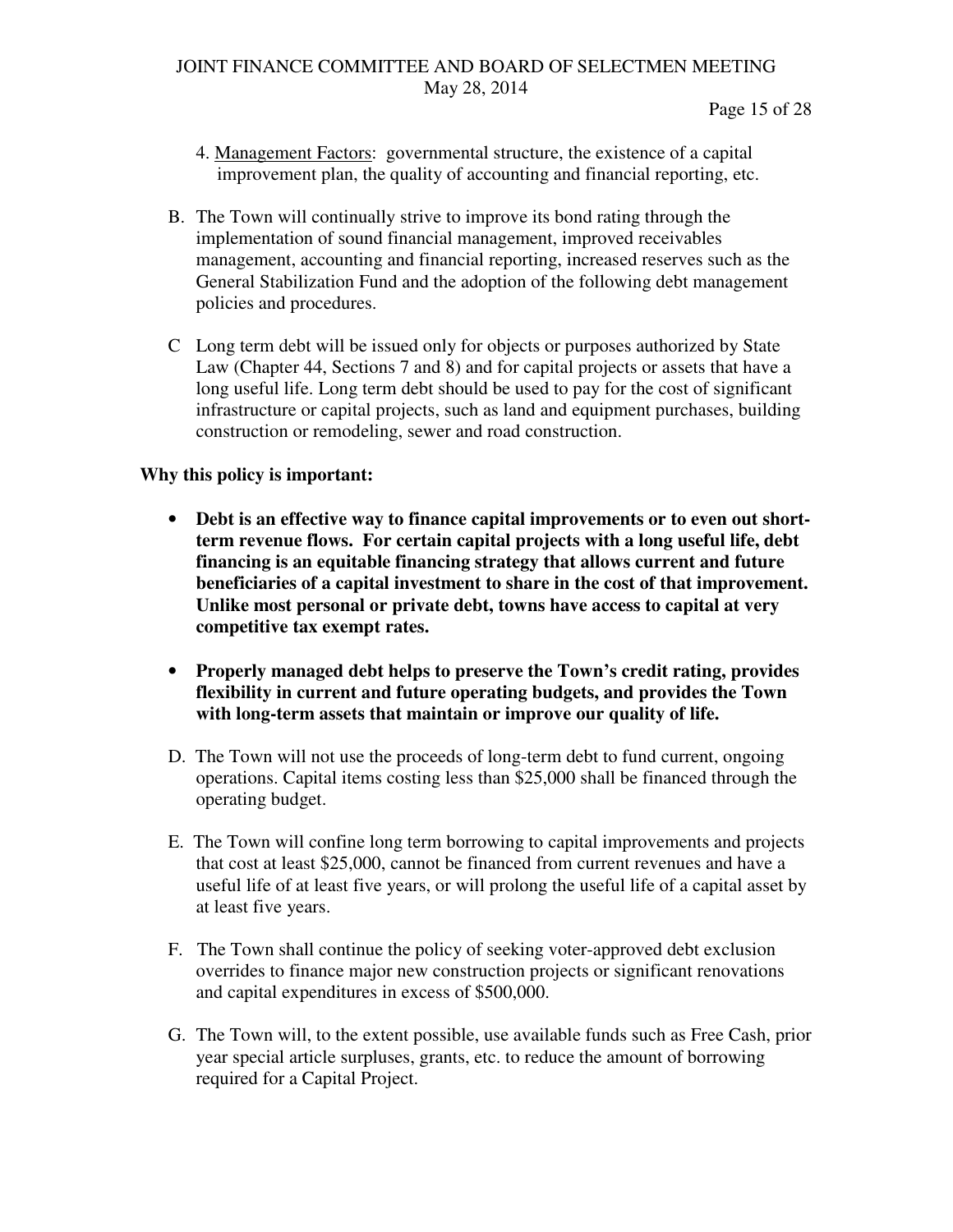H Where possible, the Town will use special assessments, revenues or other self supporting bonds, instead of general obligation bonds. Sewer main replacements, treatment facilities, pump stations, transportation and other infrastructure should be scheduled so as to avoid major increases in sewer rates and other user fees.

## **Why this policy is important:**

- **Enterprise funds are established as self-supporting on a cash basis. Each enterprise fund should be reviewed annually to project revenues and expenditures for the next fiscal year. Estimates of capital projects and debt service should be included in order to project the impact on rates and user fees. Any costs not supported by revenues or betterments would place a requirement on the General Fund for financial support.**
- **Depreciation of sewer assets is not funded; therefore, a carefully designed replacement plan is necessary to ensure a rate structure adequate to pay all costs including proposed new long-term debt. It is suggested that a Sewer Capital Improvements Stabilization Fund be established and funded with an annual appropriation in the WPCF budget with a goal of appropriating an amount equivalent that year's depreciation.** 
	- I. Borrowing purposes and maximum loan durations are set out in Chapter 44, Sections 7 and 8. The Town will strive to issue debt for shorter periods than the maximum allowable when the statutory limit exceeds 10 years; and except for major buildings, sewer projects and land acquisition, the Town will limit bond maturities to no more than 10 years. Under no circumstances should the Town schedule debt for repayment for a term greater than 30 years.

## **Why this policy is important:**

- **Debt service costs include annual principal and interest payments. Debt service costs are also a significant portion of fixed costs. A reasonable maturity schedule not only reduces interest costs, but recognizes that capital needs will continue to be identified and recommended. Credit rating bureaus review these maturity schedules and future capital needs.**
- J. Long term debt shall not be incurred without a clear identification of its financing sources including a consideration of its impact upon the operating budget.

## **Why this policy is important:**

• **Capital projects may increase future expenses, decrease future expenses, or may be cost neutral. The funding of capital projects may fall within available revenues (taxes or user fees) or new revenue sources (debt or capital exclusions). It is important to project the impact that the proposed**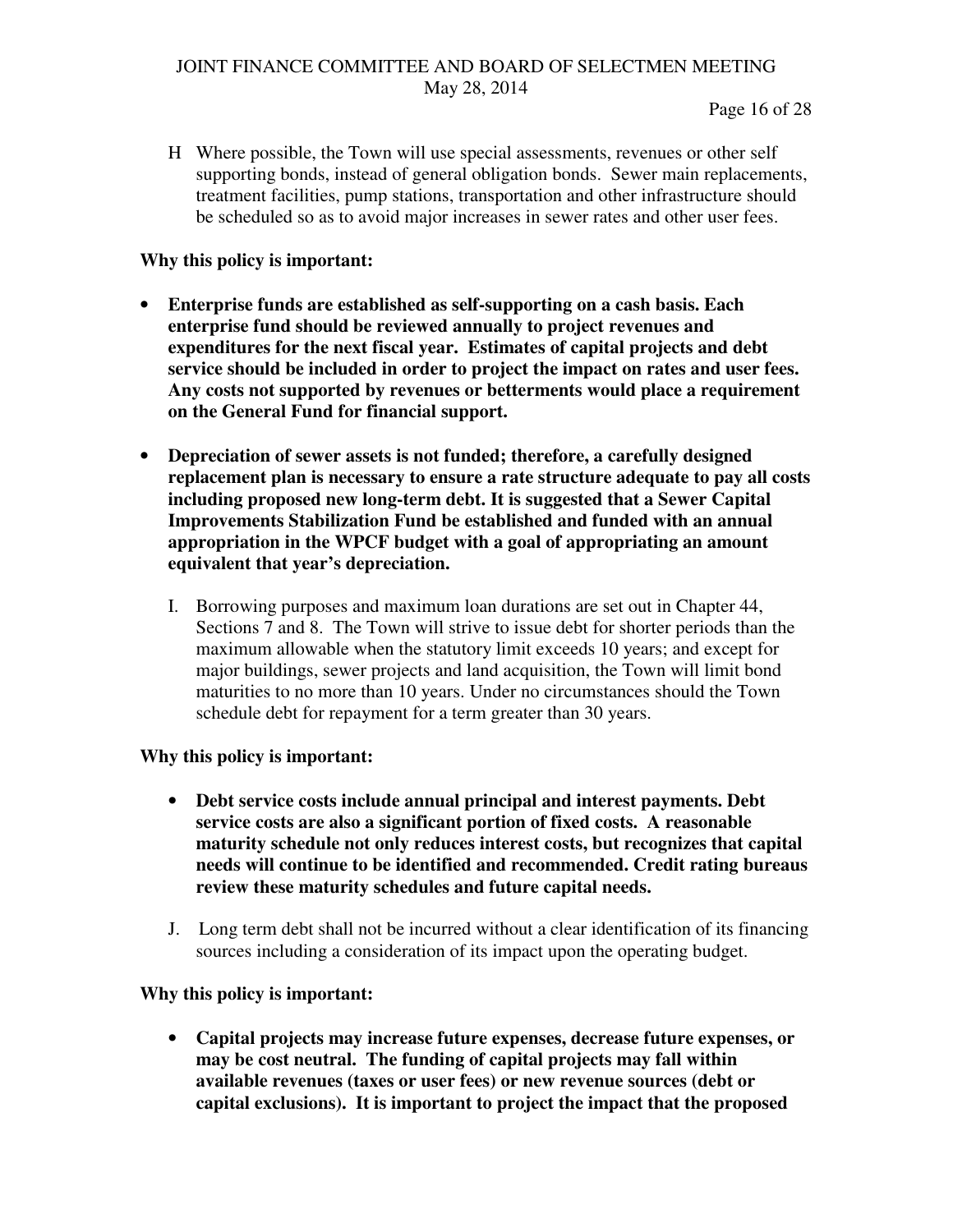Page 17 of 28

## **capital project has on the operating budget so that the operating budget funding sources could also be identified or new funding sources recommended.**

- K. The Town will endeavor to manage debt so as not to exceed the following ratios, which are reflective of municipal bonding standards:
	- 1. Gross General Fund debt service/General Fund Expenditures 15% "ceiling"
	- 2. Net General Fund debt service/General Fund Expenditures 8–10% "ceiling"
	- 3. Net General Fund debt service less debt exclusions 5% "ceiling"
- L. Definitions of Gross/Net Debt Service:
	- 1. General Fund Gross Debt Service: Annual debt payments (principal and interest) for which the Town if held accountable; inclusive of assessments from Regional School Districts, Town appropriations and debt exclusions. Excluded are Sewer Enterprise Funds.
	- 2. General Fund Net Debt Service: After State reimbursements and State School Building Assistance Aid, the annual debt payments (principal and interest) for which the Town is held accountable; inclusive of assessments from Regional School Districts, Town appropriations, and debt exclusions (i.e. Gross Debt Service less reimbursements). Excluded are Sewer Enterprise Funds.
	- 3. General Fund Net Debt Service (less debt exclusions). Same as General Fund Net Debt Service but does not include excluded debt and sewer enterprise debt.
- M. Debt service on an annual basis, not including projects funded by debt exclusion, shall not be less than 2% of the annual operating budget (debt service "floor").

## **Why this policy is important:**

- **A "debt floor" should be established to ensure that the Town is making a minimum investment in protecting its capital assets; and that the Town is not just "kicking the can down the road" and deferring badly needed improvements.**
- N. When considering the use of debt, the Town shall be guided by the following:
	- 1. Borrowing versus Cash The Town will endeavor to finance Capital Improvement Projects with a total cost of less than \$50,000 through cash appropriation rather than borrowing.
	- 2. Useful Life When borrowing, the Town will ensure that the term of the bonds issued will not exceed the life of the project.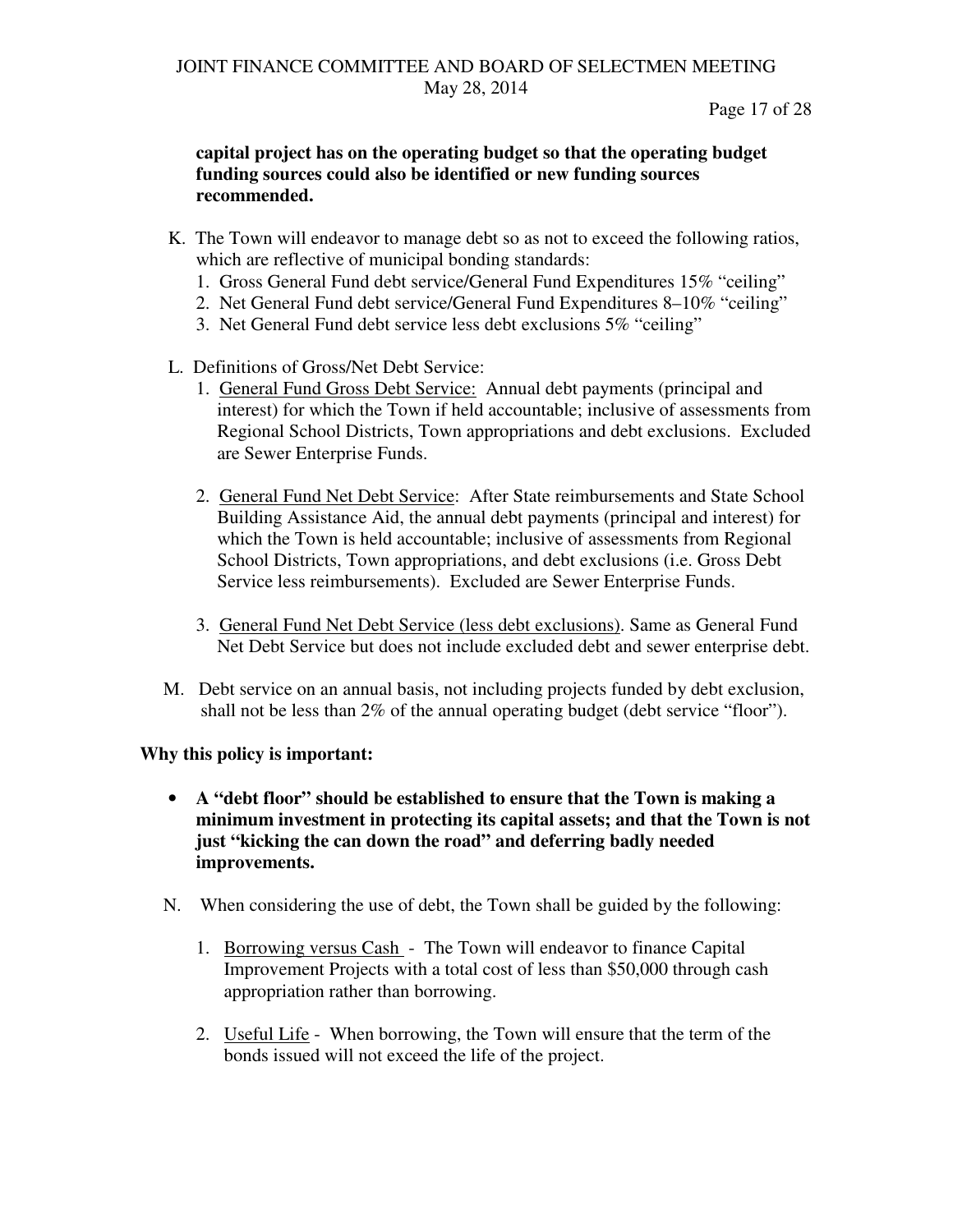Page 18 of 28

- 3. Capital Expenditure versus Capital Improvement Project Capital expenditures not meeting the definition of "Capital Improvement Projects" should be financed through inclusion within operating budgets.
- O. The Town will attempt to maintain a long-term debt schedule so that at least 50% of the outstanding principal will be retired at the end of 10 years.
- P. Short-term debt, such as bond anticipation notes, tax anticipation notes, or grant anticipation notes, may be used when it provides immediate financing and an interest rate advantage, or if there is an advantage to aggregating multiple authorizations or to delaying long-term debt until market conditions are more favorable.
- Q. The town shall borrow for a term of up to 15 years in anticipation of reimbursements from betterments, as authorized by Chapter 371 of the Acts of 2010, in cases where a limited segment of the community is receiving the benefit from a public improvement. This funding source will contribute all or a portion of the costs associated with a capital project.

# **VII. DEFINITIONS**

- A. Town's General Fund Operating Revenues: The total of the Town's net tax levy less excluded debt, net state aid, and local estimated receipts
- B. Town's General Fund Operating Expenditures: The total of the Town's general fund operating budget, school district assessments, taxation share of enterprise fund budgets, and special article appropriations that are not capital projects.
- C. Bond Anticipation Notes (BAN): Short term debt instrument used to generate cash for initial project costs and with the expectation that the debt will be replaced later by permanent bonding. Typically issues for a term of less than one year, BANs may be re-issued for up to five years, provided that principal repayment begins after two years (MGL Ch. 44 section 17).
- D. Free Cash: Now referred to as "undesignated fund balance". A revenue source that results from the calculation, as of July 1, of a community's remaining, unrestricted funds from operations of the previous year, based on the balance sheet as of June 30. It typically includes actual receipts in excess of revenue estimates and unspent amounts in departmental budget line-items for the year just ending, plus unexpended free cash from the previous year. After the books are close for the year, potential available funds' balances are submitted to the State for certification. Certification of Free Cash is generally submitted to the Department of Revenue in the summer with final certification in late summer or early fall. The Town's goal is to have a certified Free Cash balance, certified as of July 1, at least 5% of General Fund Operating Revenue.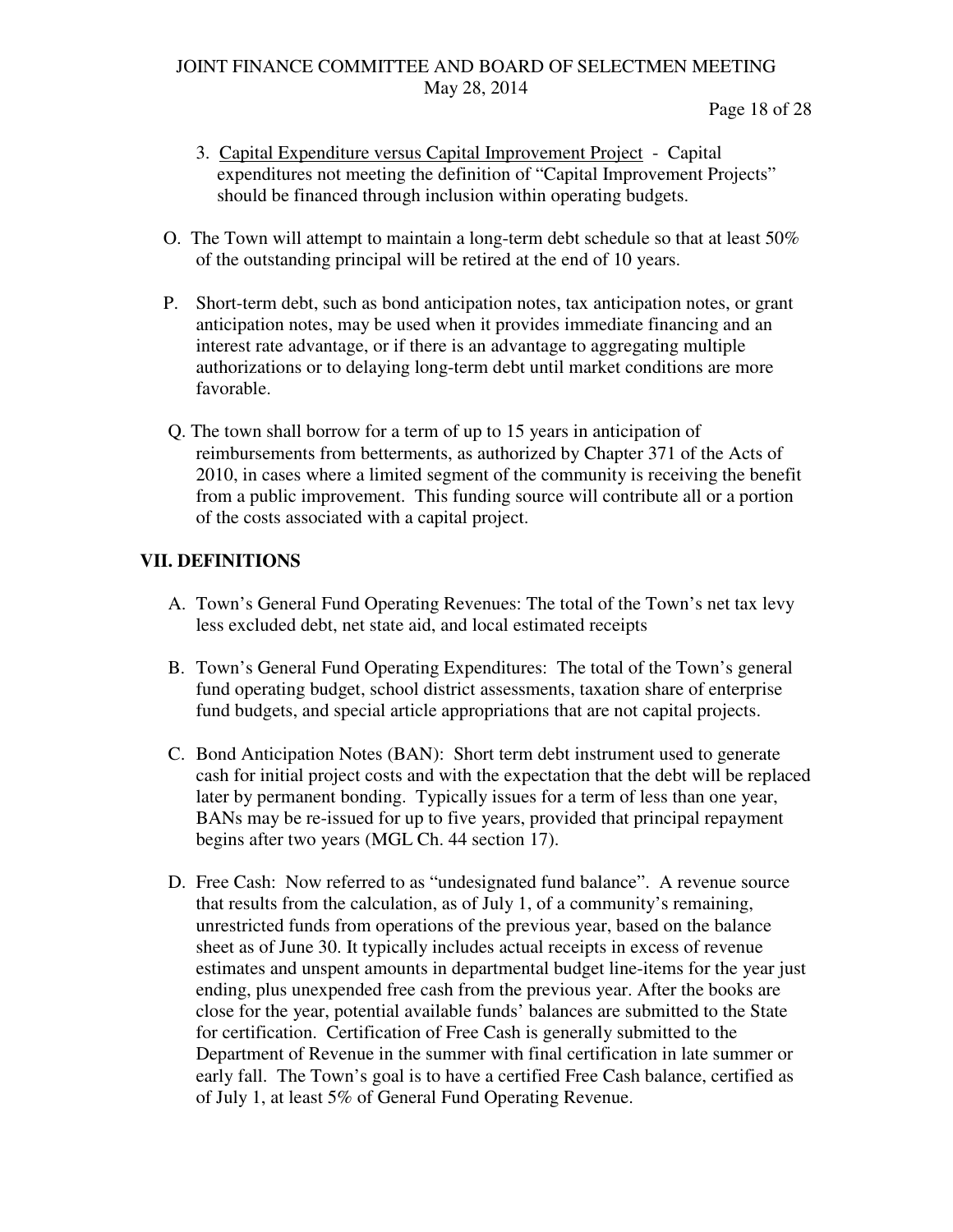- E. GASB34: A major pronouncement of the Governmental Accounting Standards Board that establishes new criteria on the form and content of governmental financial statements. GASB 34 requires a report on overall financial health, not just individual funds. It requires more complete information on the cost of delivering services and value estimates on public infrastructure assets such as bridges, roads, sewers, etc. It also requires the presentation of a narrative statement analyzing the government's financial performance, trends and prospects for the future.
- F. GASB 45: This is another Governmental Accounting Standards Board major pronouncement that each public entity account for and report other postemployment benefits (OPEB) in it accounting statements. Through actuarial analysis, municipalities must identify the true costs of the OPEB earned by employees over their estimated years of actual service.
- G. Debt Service: Payment of interest and principal related to long term debt.
- H. General Stabilization Fund: A general reserve. Money from this fund may be appropriated by two-thirds of Town Meeting. The Town has established a goal of maintaining a minimum balance of at least 5% of General Operating Revenue in its General Stabilization Fund.
- I. Capital Stabilization Fund: A special stabilization fund established specifically for the purpose of funding capital projects including vehicle/equipment replacement and building repairs/maintenance on a "pay-as-you-go" basis. The town's goal is to maintain a minimum balance in this fund of at least 2% of General Operating Revenue.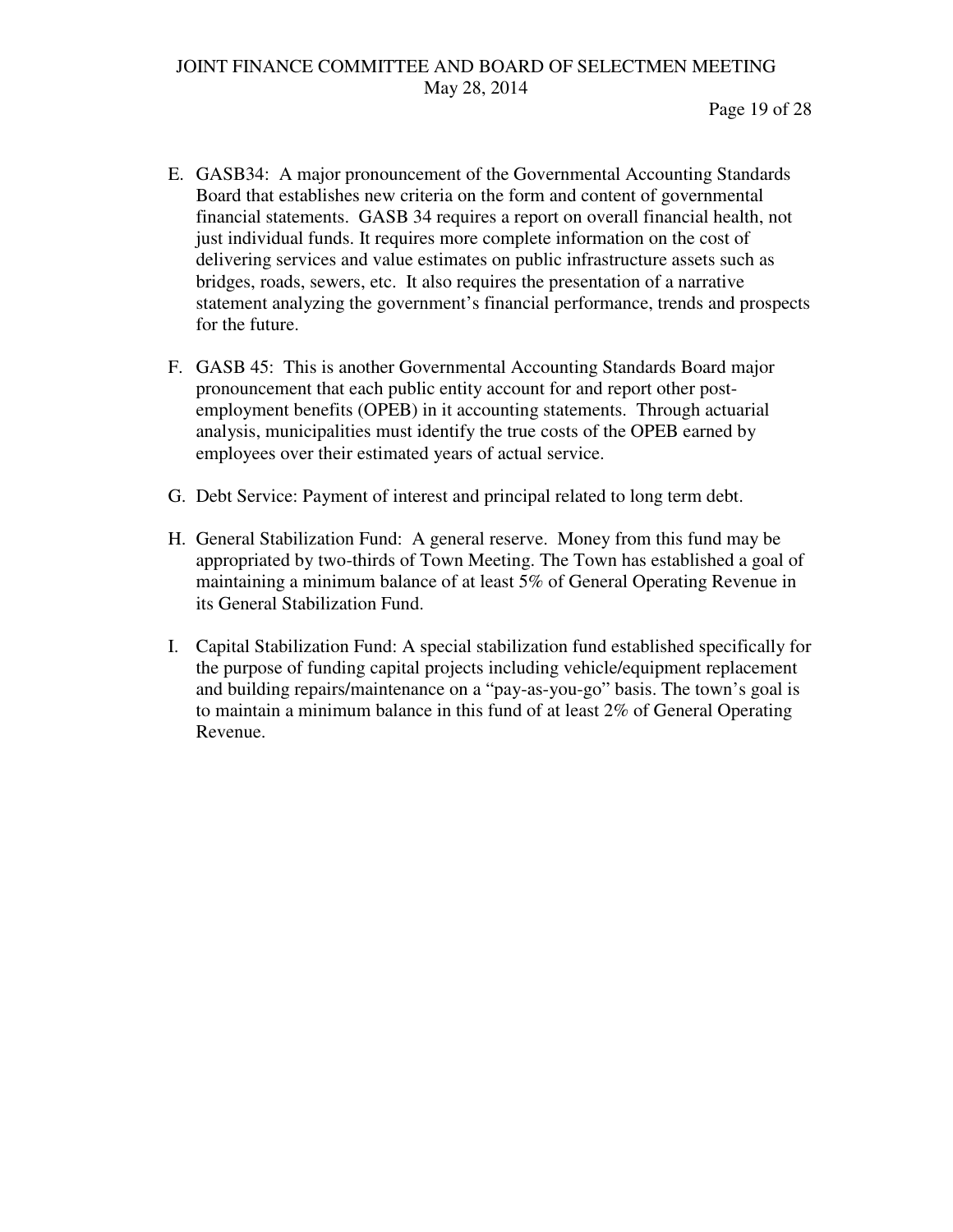Page 20 of 28

# **John Hanold's COMMENTARY ON DRAFT FINANCE POLICIES FOR MONTAGUE**

Abbondanzio Draft 19 May 2014

## **Re: Covering email 19 May 2014**

- There is a reference to a "scheduled conference with Standard & Poor;" when is that set?
- There are references to "upcoming bond offering," and later to "over the next 3 to 7 years." Are these two different projected offerings or the same? See also comments below on Scope of Policies.
- Concerning the research on two dozen communities: who were the towns surveyed? Was the internet research followed by contact with the towns themselves? Was there feedback on the extent of the towns' compliance with the stated policies, staff or citizens' satisfaction with them, evaluation of them by bond-rating, Dept of Revenue or other outside bodies?

## **Scope of Policies**

 From the **Definitions** section it appears the draft's scope excludes the Airport, Treatment Plant, and Colle Bldg. , since user fees and Colle "Rev. Reserved for Approp." are not included in Revenue, and Retained Earnings and Colle Operating Fund are not included in Reserves. However, later sections seem to have a broader scope, and the definitions appear to include part of the Expenditures for those units.

 Evaluation of Montague's financial health will undoubtedly consider the operation and sustainability of the Treatment Plant and Airport. The stated boundary seems awkward, and can mean different things in different years (e.g., in some years the Airport meets some of its spending from Ret. Earn., some from Taxation, some from User fees, etc.)

## **Sec. VII Definitions**

- It seems inconsistent to define the Net Tax Levy without excluded debt, but then not to exclude the corresponding part of Debt Service. Furthermore, the Operating Revenue definition does not recognize the use of reserves (Free Cash) for operations.
- Since the Net Tax Levy includes a provision for Abatements  $&$  Exemptions, perhaps the Assessors' Overlay should be defined as a Reserve and a potential revenue source.
- If we are documenting policies as a combination of how they exist now and how we propose to expand them, we should flag Capital Stabilization as "yet-to-be-created" and specifically include the GMRSD and FCTS Stabilization funds, which already exist.
- The appropriation threshold is listed for General Stabil. but not Capital Stabil. I assume it's a 2/3 T.M. vote for both? Neither definition indicates how funds are deposited into them (unlike the Free Cash definition). Conversely, there is no indication of how or when Free Cash is appropriated to uses.
- The GASB 34 definition refers to "value estimates" for infrastructure assets, which begs a definition of "value estimates."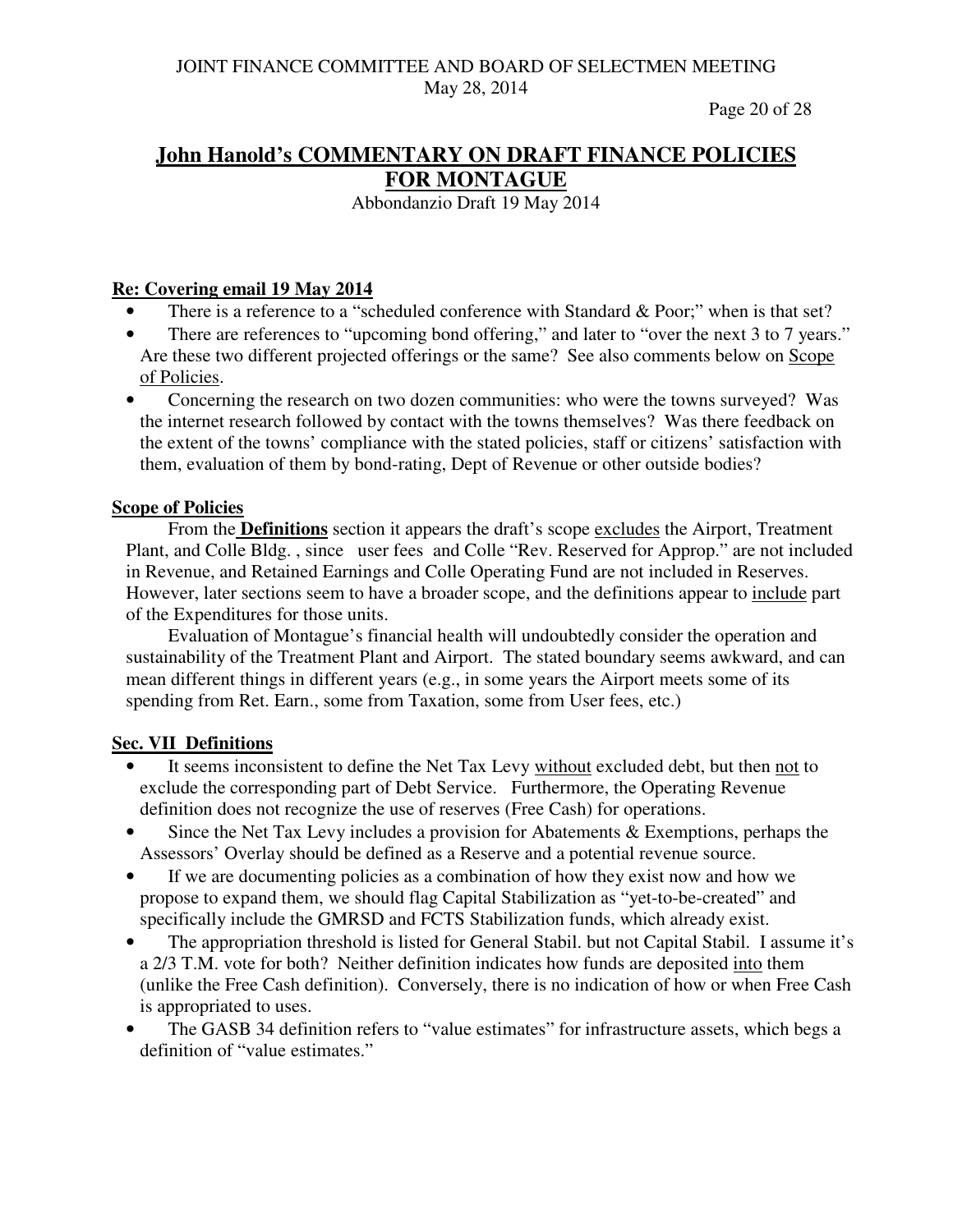#### Page 21 of 28

- The re-naming of Free Cash as "undesignated fund balance" was unexpected, but all references in the other sections continue to cite Free Cash. Given common usage, in town and all over the state, isn't continuation of the term "Free Cash" clearer?
- I suggest the goals for the size of Free Cash and Stabilization be separated from their definitions (cover the goals in Sec. IV). Is there a rationale for the calculations being based on G.F. Operating Fund Revenue for Free Cash, but Operating Fund Expenditures for the reserves?
- There is no definition for Capital Projects. This area may be difficult to clearly communicate, since the character of a project and its funding source may not always be parallel. Conceivably a defined-capital item can be funded from taxation (cruiser) and a noncapital item from reserves (DPW Repairs, at the moment). This gets murky in Sec. V.
- There is no reference to sources and uses related to Program Income. Among the many miscellaneous funds and accounts, not otherwise worth covering, is it worth at least acknowledging the existence of this fund, and the ways it is replenished and used?

## **Sec. I Overview**

- Has the Board of Selectmen indeed set forth public policy goals with which these policies should be aligned? (would be logical for S&P or voters to ask for this).
- Sentence before bullet list might better read: "Adherence to these policies will assist the Town to achieve the following objectives:"

## **Sec. II Accounting Auditing and Financial Planning**

- Here's a suggestion from some legal people I've dealt with over the years: throughout a document like this, use "WILL" for predictive situations (intentions over time, e.g. "The BOS will consider this at a future meeting.") and use "SHALL" for prescriptive situations (e.g. "The BOS shall comply with the Open Meeting Law.")
- Here (in para. C and D) and later, there are references to bodies and documents (e.g., Audit Committee, five-year financial projection) that are not presently "active." There is no indication of timing or results of an Audit Committee's review. In para. D there is a detour into some mechanics that seem closer to the material in Sec. III.

# **Sec. III General**

- This section heading could be more specific; with the exception of para. A it seems to focus on Revenue forecasting. Is it contemplated that an equivalent section on Expenditure forecasting will be added later? Although you've emphasized bond ratings as a principal driver for policies, a broader coverage isn't out of the question.
- Para. F and G flag STATE LAW. Do you intend to add a M.G.L. citation? It may be that the mandated provisions here (para. B, F and G) can be covered in one paragraph, to distinguish them from our own discretionary guidelines.
- Para. D is a great inclusion, but I wonder why the cost-recovery goals stop with Parks & Rec, and how their goal will be set. It seems that trash stickers, airport user fees (if Airport is within scope) and other services might also be covered here.

## **Sec. IV Reserves**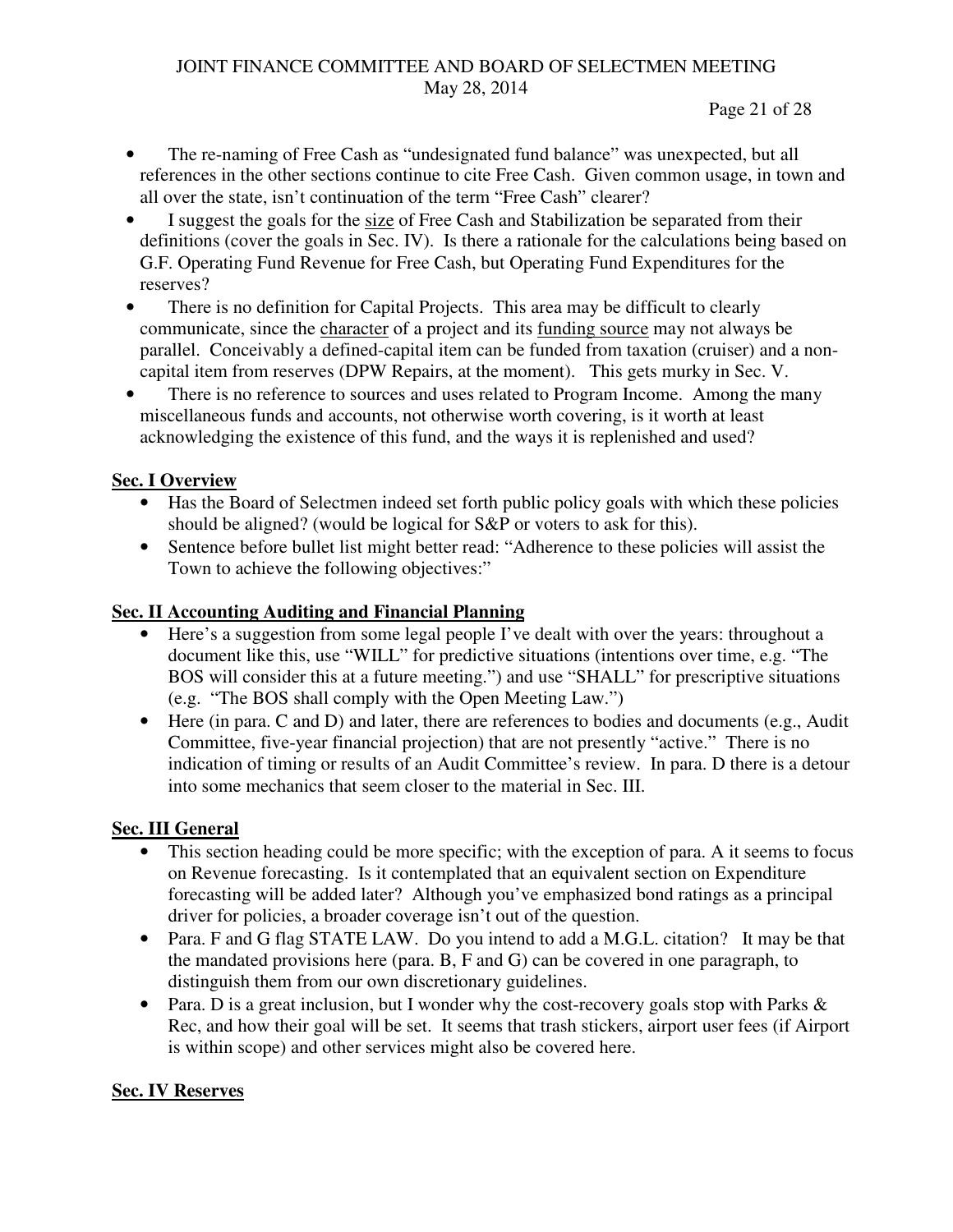- This is a very ambitious section, with a number of prescriptive statements and calculations. In addition to the "will" vs. "shall" review mentioned earlier, it might be worthwhile putting the general guidelines (para. A and K) first, then covering all Free Cash items (including usage) next, then transfers to Stabilization and their uses, etc. I note that the formal analysis required in para. K seems much more extensive than our current practice. Is this tightening-up necessary?
- What is the rationale for setting separate goals for the size of Free Cash (para. H and in Definitions) and Stabilization (in Definitions, but not in this Section) when an overall goal is set in para. A ? It seems unnecessary to erect a boundary between the parts unless separate management is really desirable.
- Unless we feel it desirable to set different definitions of when reserves can be used, I suggest we use the same words each time. It's "unforeseen and extraordinary expenses" in para. A, multiple tests in para. F, "in case of emergencies" in para. H, etc. There may be no need to bound this too tightly.
- Concerning Free Cash: suggest you leave its definition in Sec. VII and don't repeat it in Sec. V. H. The comment in para. H on how and where it's appropriated (should add "by whom, what approval level") is useful, but offering it for appropriation during the year or the following year seems to conflict with statements elsewhere about "living within current revenue" (incl. Definition para. A, and General para. A )
- We may chose to set a separate goal for Free Cash levels, but it deserves its own paragraph – in which I would not recommend having an objective to generate Free Cash equal to any particular percentage of anything. I'd support an objective to budget revenues cautiously, per Sec. II. D., and budget spending realistically. The Free Cash balance simply happens, and is not "managed" by itself.
- Similar to above: I don't see the need to specify in detail when we do or don't move Free Cash to Stabilization, and how much. The processes described in para. D, G and I are more lengthy, complex and restrictive than necessary. In para. D, for example, this policy would base the recommended transfer from Free Cash to Stabilization on projected prior-year revenue, not the certified Free Cash balance. Since the revenue yardstick for FY2015 is around \$13,800 K we now should ALREADY be recommending a transfer of about \$690 K at our next Special Town Meeting, though the Free Cash balance is as-yet-uncertified.
- The para. I text on what is a large enough capital item (looks more restrictive than in Capital Section VI) can be omitted, and the focus can be on preferring the higher visibility and stiffer approval level for any appropriation from Stabilization (2/3 not majority).
- Concerning Stabilization: what is the rationale for separating General and Capital Stabilization, other than the fact that other towns may do it? As Carolyn has pointed out several times over the years, Town Meeting can re-define the scope and use of these funds at any time (and the M.G.L. constraints are already cited in para. B), and the distinction between Capital (however defined) and General may be unduly arbitrary and murky. Furthermore, the language in para. E indicates that capital needs flow over to General Stabilization anyway, if Capital Stab. is inadequate, so they are already linked.
- The prescribed additions to Capital and General Stabil. from Free Cash, in para. D and J, appear to be additive, and potentially unachievable. In my opinion, if a prescribed action is so unlikely as to be waived every year, it should not be part of a policy or a stated goal.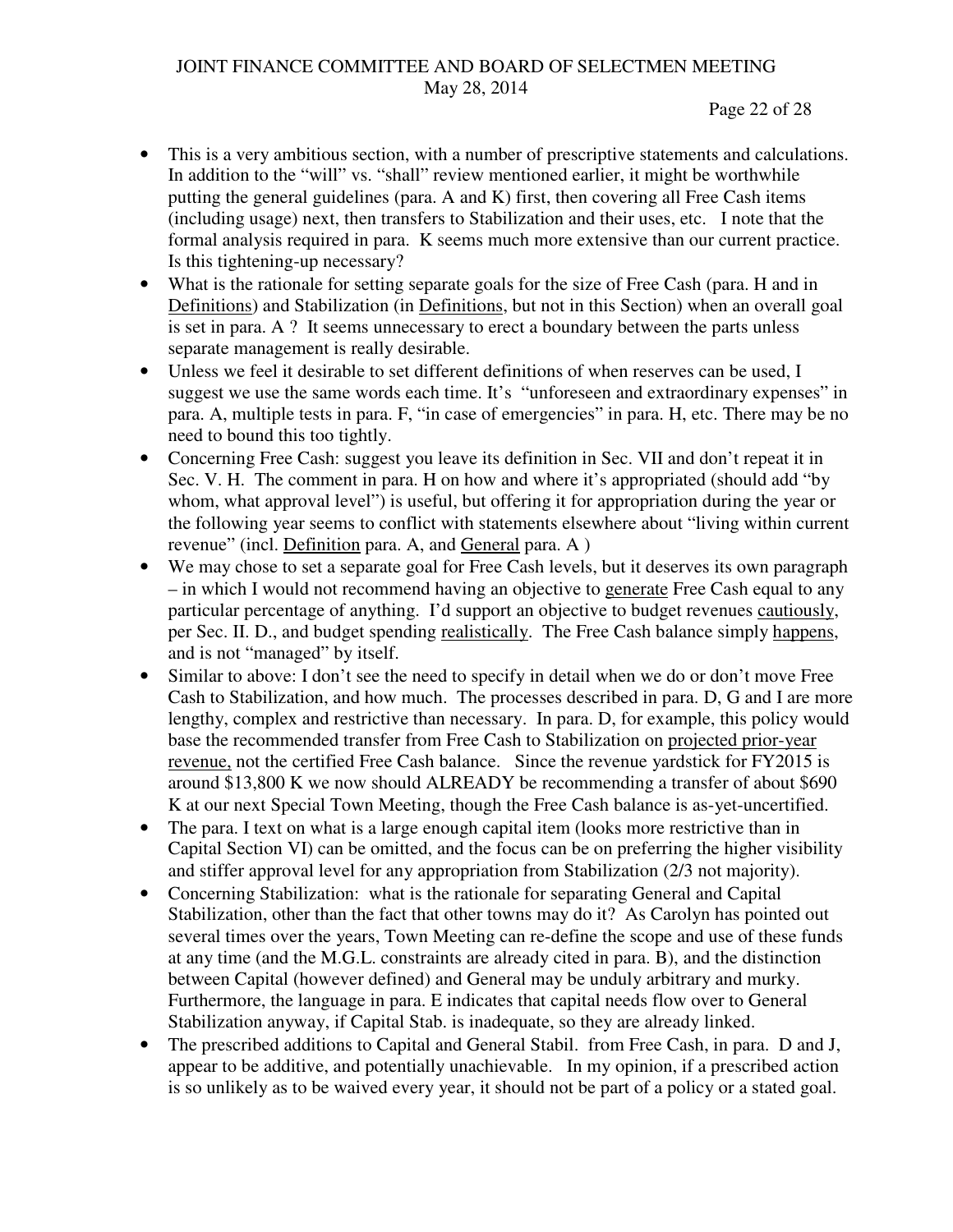#### Page 23 of 28

• The Education-centered Stabilization funds are not addressed in these policies. My support of separate Stabilizations for G-M and the Tech School may seem to contradict an earlier comment, but I see a visibility value in these two funds that I don't see in a Capital vs. General separation.

# **Sec. V Capital Planning**

- Para. A needs only to cite the bylaw, not reprint it. Para. B is unnecessary since the topic is covered in para. D and is part of the CIC's job in para. A. Similarly, it looks like para. E may be a verbatim repeat of another policy, complete with phantom subpara. 4 and 5 separations. If the policies already exist, perhaps citing them is adequate; the Finance policies can go directly from D to F without losing anything.
- I have heard from the CIC over the years that they evaluate and prioritize projects, but leave funding recommendations to the Finance Committee. Para. C expands their role; in addition, para. C and D of this Section imply that the CIC responds to the Town Administrator's submitted list rather than initiating planning and review tasks. The resulting combination of roles seems inconsistent with the bylaw in para. A
- In para, E. 4, E. and F the sanitary sewer and enterprise funds are mentioned; they are not part of the Operating unit defined in Sec. VII or the Revenue/Reserves in Sections III and IV.
- Borrowing is not an available funding source for Capital in para. Funless it is part of "special purpose funds" – which would be unnecessarily obscure. Yet a considerable part of Sec. VI is devoted to long-term debt as a funding source.
- Para. H and I establish an aggressive Capital Program, including yet another yardstick for Capital Stabilization – different from Sec. IV. J
- Para. J appears to establish a goal for Bldg Renewal spending separate from other capital requirements. This is another segregation and definition step that may not have a greater value than a more general and flexible practice.

## **Sec. VI Debt Management**

- This entire Section seems more complex than necessary. Can it be re-arranged to separate sewer from town borrowing (if sewer is indeed included), statutory provisions vs. town goals, etc. Some of the conflicting or uncertain elements are listed here.
- The bonding criteria in para. D through H are different, and potentially looser, than in earlier Sections. Again, sewer issues are mentioned and a very tight affordability criterion (impact on rates) is applied to sewer borrowing in para. H but not to town borrowing elsewhere. Are enterprise funds IN or OUT?
- I recall the USDA terms and economic-life measures for sewer borrowing are longer than contemplated in para. E and I; durations on other bonding also seem tighter than our typical experience. I'm concerned that short bond-durations may starve other parts of town operations, in view of the spending/funding limitations on General Funds elsewhere in these policies.
- Para. F refers to continuation of a "current policy" to use excluded debt for projects over \$500,000. I'm not aware of such a policy, and skeptical of its success at Town Meeting –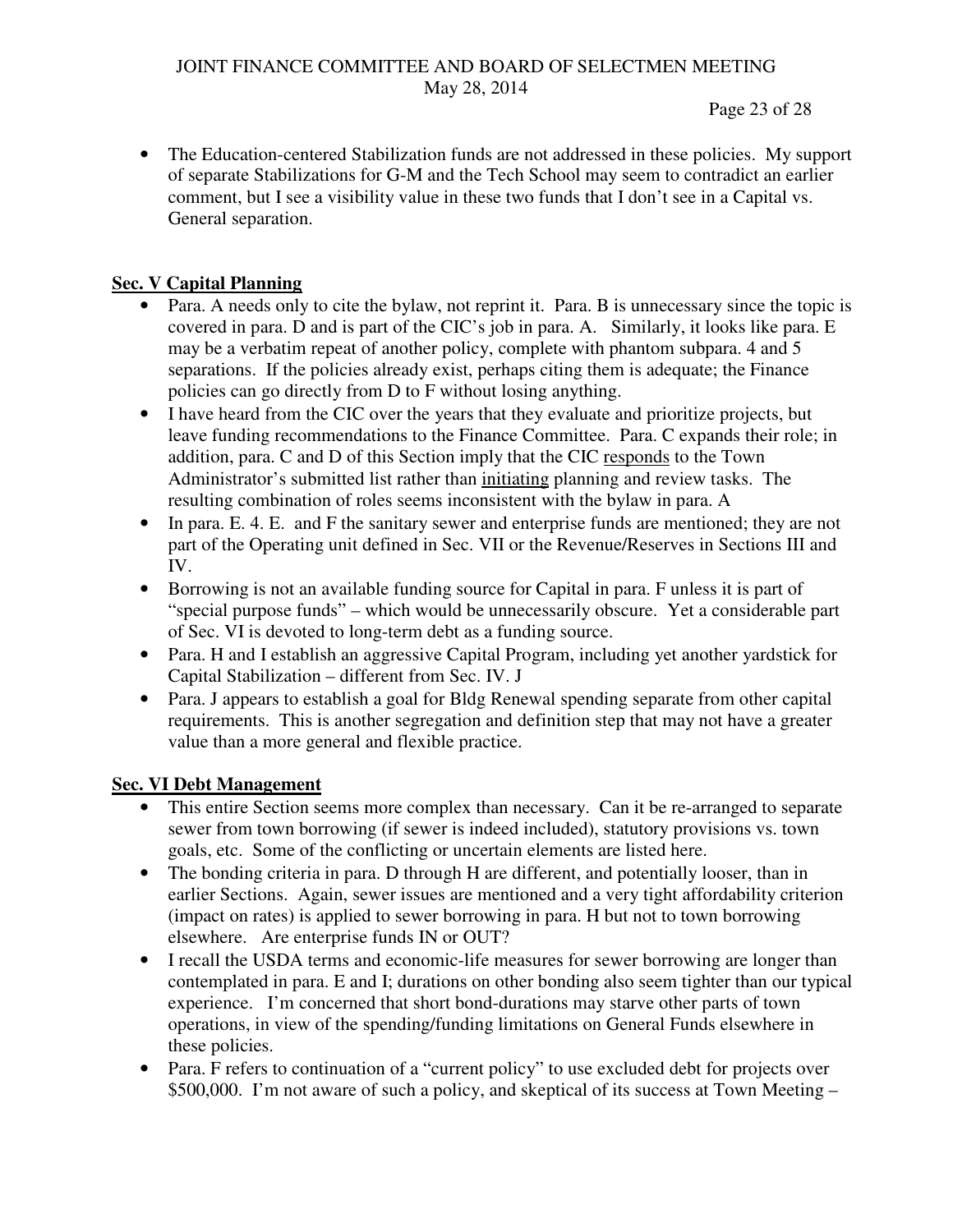Page 24 of 28

though I recall that "excluded debt" is not an enterprise-fund distinction, and our big projects tend to be sewer-related.

- Para. M envisions much higher debt service and thus higher/faster borrowing than we now have. Unexcluded debt service appears to be less than \$120,000 in FY2015, only 0.7% of General Fund + Education.
- Para. E and N. 1 seem to set different thresholds for borrowing vs. cash funding. Para. N. 3 injects a sub-definition difference that is not in the Definitions.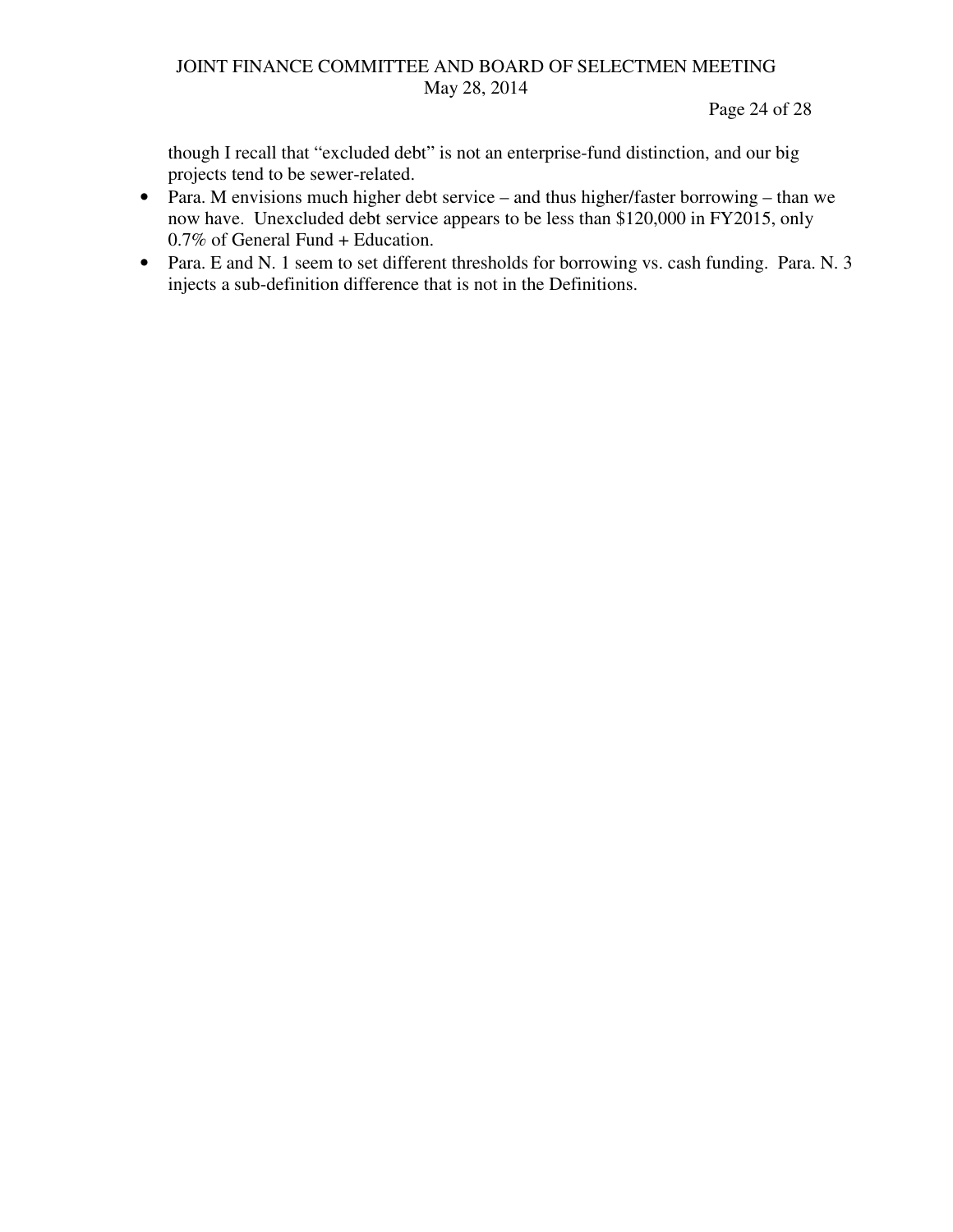Page 25 of 28

## **Responses to Questions Raised by John Hanold Relative to the Proposed Financial Policies and Procedures**

# **(A.) Re: Covering E-Mail 19 May, 2014**

**(1) Reference to scheduled conference with Standard & Poors:** This conference has not been officially scheduled yet, but our financial advisor felt that it should be July at the latest. We have notes coming due in July.

**(2) References to "upcoming bond offerings" and to next 3 to 7 years:** This statement relates to both borrowing already authorized including the sewer emergency (\$1.7 Million) and last payment due on Public Safety Facility (\$104,000). Based on my experience on the capital improvements committee, there are also several large potential projects that are in various planning stages (i.e. DPW garage, senior center, library, industrial park); and which are likely to require general obligation (GO) borrowing if approved by Town Meeting.

**(3) Research:** The scope of my research was confined to an internet search. A community attitudinal study would be much more extensive in scope and probably have to be done by a private consultant. If bond rating is any indication of success, the twenty cities and towns surveyed included five AAA and fourteen AA rated communities. In preparing my proposal I also did consult the Department of Revenue website on "Best Financial Practices."

## **(B.) Scope of Policies**

**(1) Scope of Draft:** Yes, the primary focus of the draft is the General Fund. They are not considered as part of the "General Operating Budget" in the calculation of reserves. This does not mean that the self supporting or mostly self supporting entities (i.e. WPCF, Colle, Airport) cannot have reserve policies of their own. The Standard and Poors Public Finance Criteria Handbook clearly differentiates between tax funded and utilities (sewer/water) and transportation (airport) entities. When doing their evaluation of sewer enterprises, for example, they look at a whole range of criteria including: rates compared with neighboring communities and/or similar systems; rates in relation to the service area's wealth and income levels, and the rate setting process.

(**2) Broaden Definition of Montague's Financial Health (to include enterprise**  funds). We could consider adding policies for the self supporting entities. For example: one AAA community, North Andover, has a policy related to sewer retained earnings: " to provide rate stability in the Water and Sewer Enterprise Funds, the funds will maintain retained earning equivalent to a minimum of three months of appropriated expenses. Retained earnings in excess of four months will be appropriated to offset user fees directly or indirectly through capital projects pay-as-you-go funding of enterprise fund projects."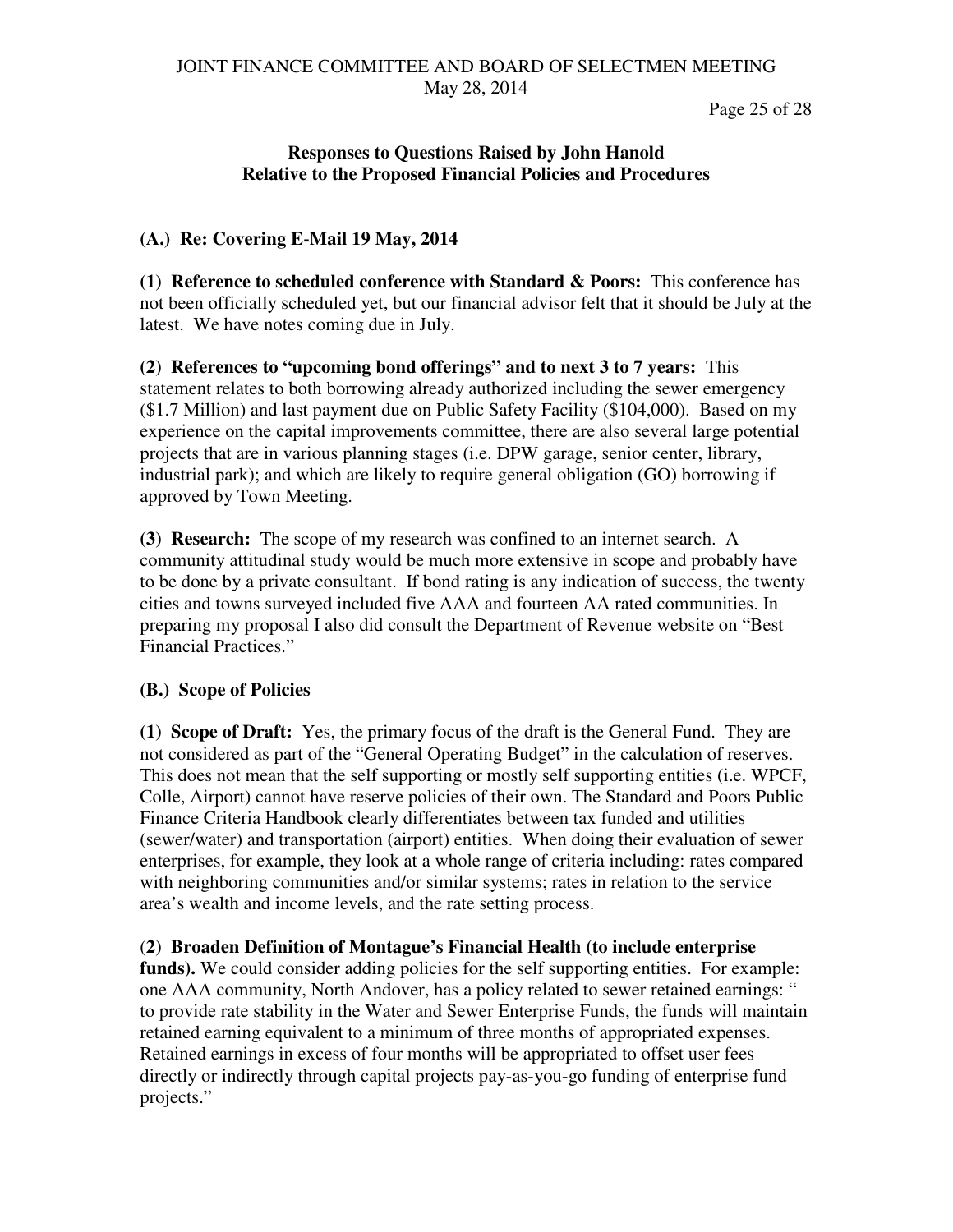#### **(C) Section VII Definitions**

**(1) Scope:** The list of definitions contained in Section VII is not meant to be exhaustive. We may want to include others or clarify the ones that are already included.

- **(2) Definition of Net Tax Levy: (??? Carolyn question)**
- **(3) Assessor's Overlay:** Some communities do treat the Assessor's Overlay as a "reserve" – but it is as an Assessor's Reserve "established per requirements of MGL Chapter 59, Section 25. North Andover, a AAA community has established a policy requiring the Selectmen to monitor the fund: "The Board of Selectmen shall, at the conclusion of each fiscal year, require the Board of Assessors to submit an update of the Overlay reserve for each fiscal year, including but not limited to, the current balances, amounts of potential abatements, and any transfers between accounts. If the balance of any fiscal year overlay exceeds the amount of potential abatements, the Board of Selectmen may request the Board of Assessors to declare those balances surplus, for use in the Town's Capital Improvement Plan (CIP) or for any other one-time expense."
- **(4) Yet to be Created Reserves:** Yes. I agree.
- **(5) Appropriation Threshold for Stabilization Funds:** Yes. All stabilization funds are subject to the same restrictions under Mass General Laws. As such, they would be subject to a 2/3 vote and the necessity of a town meeting appropriation into or out of the fund.
- **(6) GASB 34.** I assumed that this is standard accounting language that would require no further clarification to the entities charged with compliance.
- **(7) Undesignated Fund Balance.** Actually the amount of free cash certified as of July 1 of every year is only a portion (the amount that is available) of the total undesignated fund balance. Free Cash is now referred to in Massachusetts Accounting Statutes as the undesignated fund balance.

## **(D.) Capital Planning**

- **(1) Unnecessary verbiage.** No problem. It's omitted.
- **(2) CIC Process.** I don't understand the issue. The Town Administrator is simply soliciting the requests from the departments, in a format in which the CIC can do their evaluation. The Town Administrator is not assuming any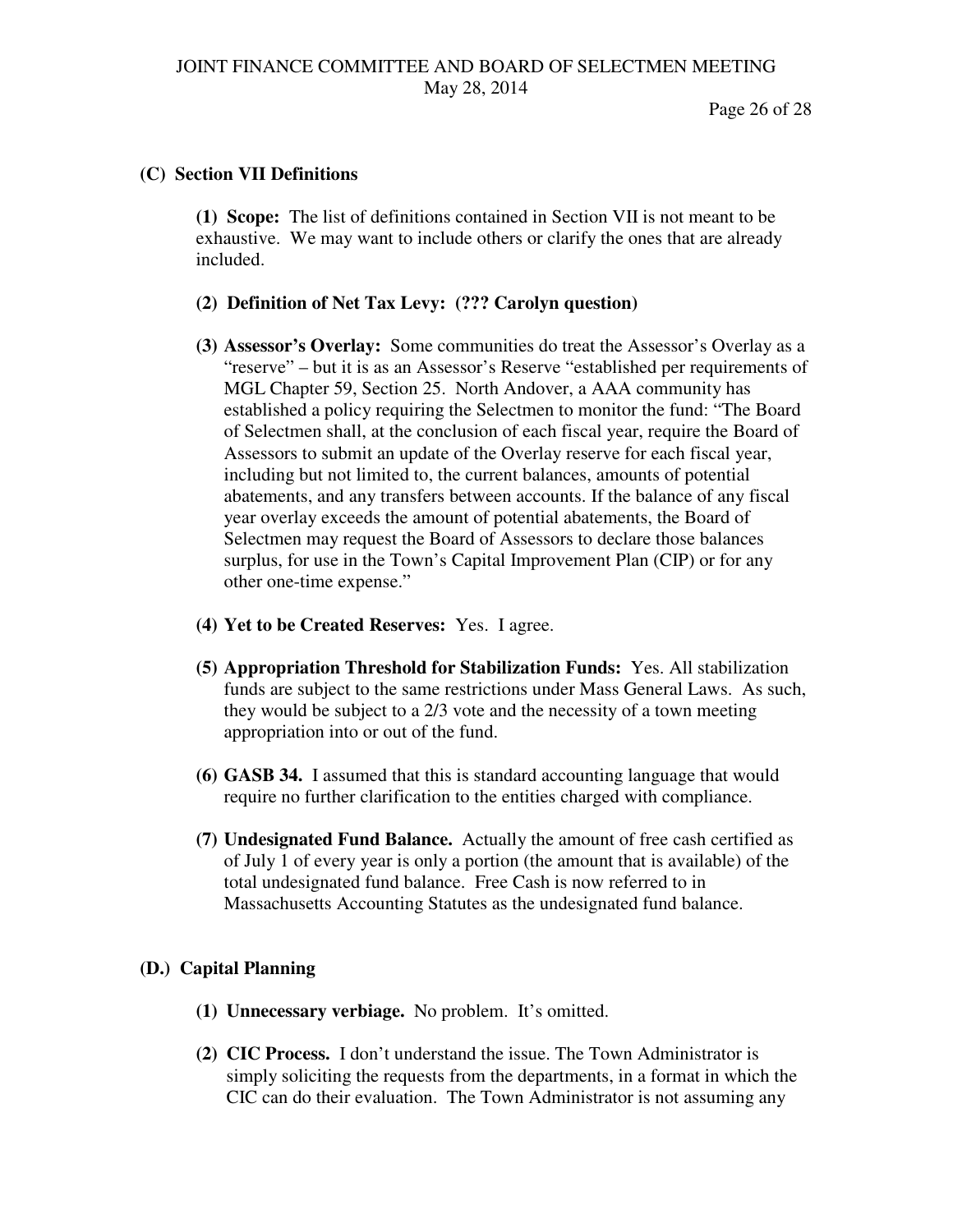new authority. It is no different than the way Carolyn organizes the operating budget requests for your subsequent review. I am simply preparing the proposal package for the CIC. At this point the CIC meets with the departments, gathers more information about projects and establishes priorities for funding. Then, the CIC makes their recommendations to the Finance Committee and Town Meeting. We have always assumed that the Finance Committee recommends the ultimate source of funding.

- **(3) Capital Projects for Self Funded Entities.** Yes, the WPCF and other enterprises are not part of the Operating Unit defined in Section VII; but each engages in the funding of capital projects. There is no reason why the same, general capital policies should not apply to both. Yes, I agree, if you are talking method of financing, then different reserve policies would apply (i.e. town stabilization vrs. Sewer retained earnings; town borrowing or sewer borrowing)
- **(4) Borrowing:** You are correct. Borrowing is an obvious source of funding.
- **(5) Capital Funding Commitment.** Yes. This is an aggressive goal, but not one that has not been attempted in other communities. The goal is to make a commitment to allocate some portion of the budget to capital. This usually includes a floor (between 2% and 3%) and a ceiling (around 10%). The rationale is that if you are not devoting a certain amount of your revenues to capital, you may be just deferring spending. The ceiling includes both debt service and pay-as-you-go (cash). Ideally, the capital stabilization ends up being a source of funding for the pay-as-you-go portion of this.
- **(6) Building Renewal/Equipment Replacement:** I don't agree. Actually, it would make sense if the 2% minimum commitment to capital spending is for building renewal/equipment replacement. This is the case in more than one community and seems to make a lot of sense. It has even been established in some communities as a special purpose stabilization fund for building renewal/equipment replacement.

#### **(E.) Debt Management**

**(1) Complex.** I am having trouble seeing where the confusion lies. What I am proposing is pretty much boiler plate language which addresses the key debtrelated principles. I feel pretty confident in the debt policies that I have proposed. There is a lot of consensus among communities on what policies should be included. And debt policies are possibly as well defined because they receive special attention from the bond rating agencies. I am not proposing to reinvent the wheel.